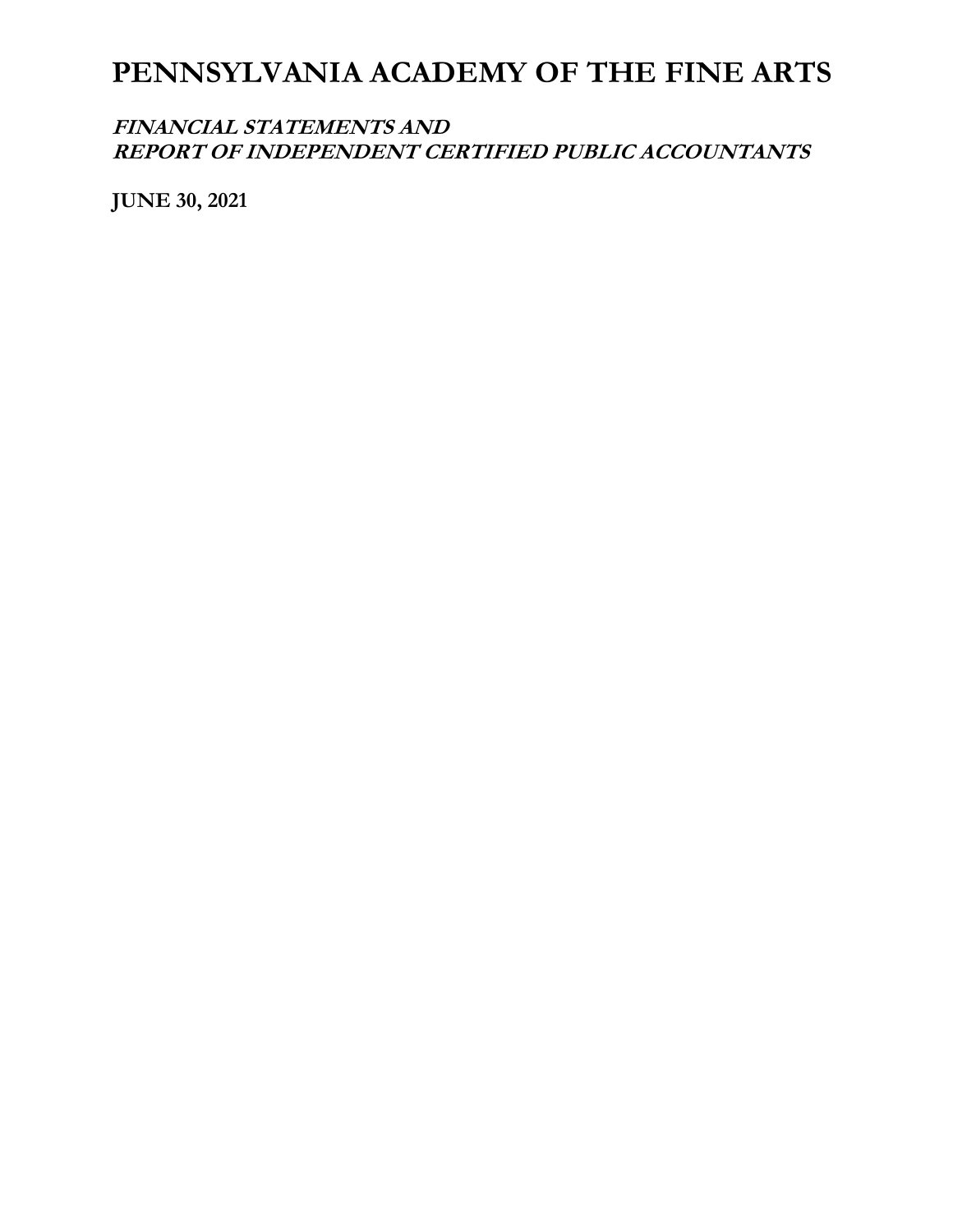# **TABLE OF CONTENTS**

|                                                               | <u>Page</u> |
|---------------------------------------------------------------|-------------|
| REPORT OF INDEPENDENT CERTIFIED PUBLIC ACCOUNTANTS            | $1 - 2$     |
| <b>FINANCIAL STATEMENTS</b>                                   |             |
| <b>Statements of Financial Position,</b>                      |             |
| June 30, 2021 and 2020                                        | 3           |
| <b>Statement of Activities and Changes in Net Assets,</b>     |             |
| Year ended June 30, 2021 with Summarized Information for 2020 |             |
| <b>Statement of Functional Expenses,</b>                      |             |
| Year ended June 30, 2021 with Summarized Information for 2020 | 5           |
| <b>Statements of Cash Flows,</b>                              |             |
| Years ended June 30, 2021 and 2020                            | 6           |
| <b>Notes to Financial Statements</b>                          | 7-22.       |
|                                                               |             |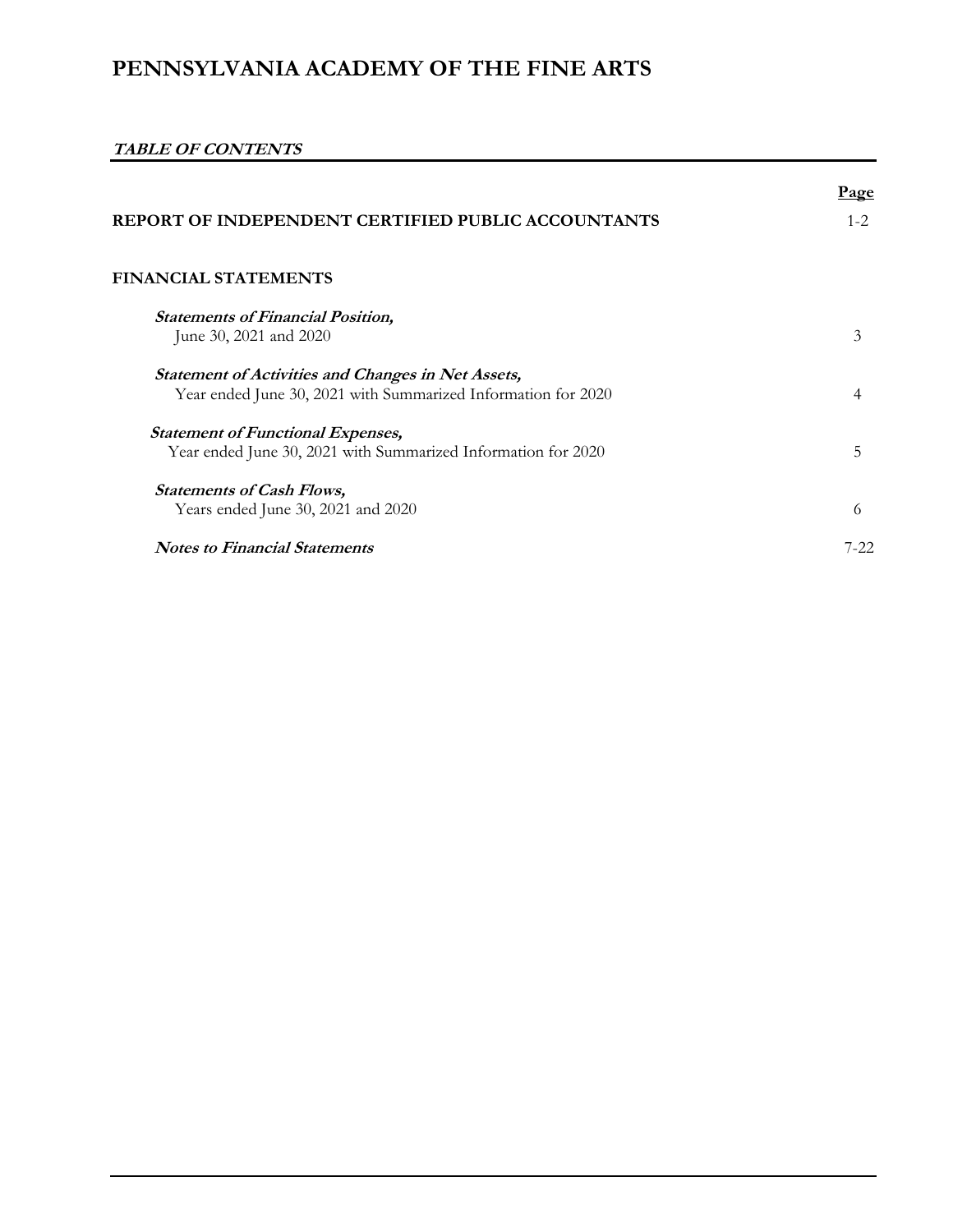

# **REPORT OF INDEPENDENT CERTIFIED PUBLIC ACCOUNTANTS**

**Board of Trustees Pennsylvania Academy of the Fine Arts Philadelphia, Pennsylvania**

We have audited the accompanying financial statements of Pennsylvania Academy of the Fine Arts (a nonprofit organization), which comprise the statement of financial position as of June 30, 2021, and the related statements of activities and changes in net assets, functional expenses and cash flows for the year then ended, and the related notes to the financial statements.

#### **Management's Responsibility for the Financial Statements**

Management is responsible for the preparation and fair presentation of these financial statements in accordance with accounting principles generally accepted in the United States of America; this includes the design, implementation, and maintenance of internal control relevant to the preparation and fair presentation of financial statements that are free from material misstatement, whether due to fraud or error.

#### **Auditor's Responsibility**

Our responsibility is to express an opinion on these financial statements based on our audit. We conducted our audit in accordance with auditing standards generally accepted in the United States of America. Those standards require that we plan and perform the audit to obtain reasonable assurance about whether the financial statements are free from material misstatement.

An audit involves performing procedures to obtain audit evidence about the amounts and disclosures in the financial statements. The procedures selected depend on the auditor's judgment, including the assessment of the risks of material misstatement of the financial statements, whether due to fraud or error. In making those risk assessments, the auditor considers internal control relevant to the entity's preparation and fair presentation of the financial statements in order to design audit procedures that are appropriate in the circumstances, but not for the purpose of expressing an opinion on the effectiveness of the entity's internal control. Accordingly, we express no such opinion. An audit also includes evaluating the appropriateness of accounting policies used and the reasonableness of significant accounting estimates made by management, as well as evaluating the overall presentation of the financial statements.

We believe that the audit evidence we have obtained is sufficient and appropriate to provide a basis for our audit opinion.

#### **Opinion**

In our opinion, the financial statements referred to above present fairly, in all material respects, the financial position of Pennsylvania Academy of the Fine Arts as of June 30, 2021, and the changes in its net assets and its cash flows for the year then ended in accordance with accounting principles generally accepted in the United States of America.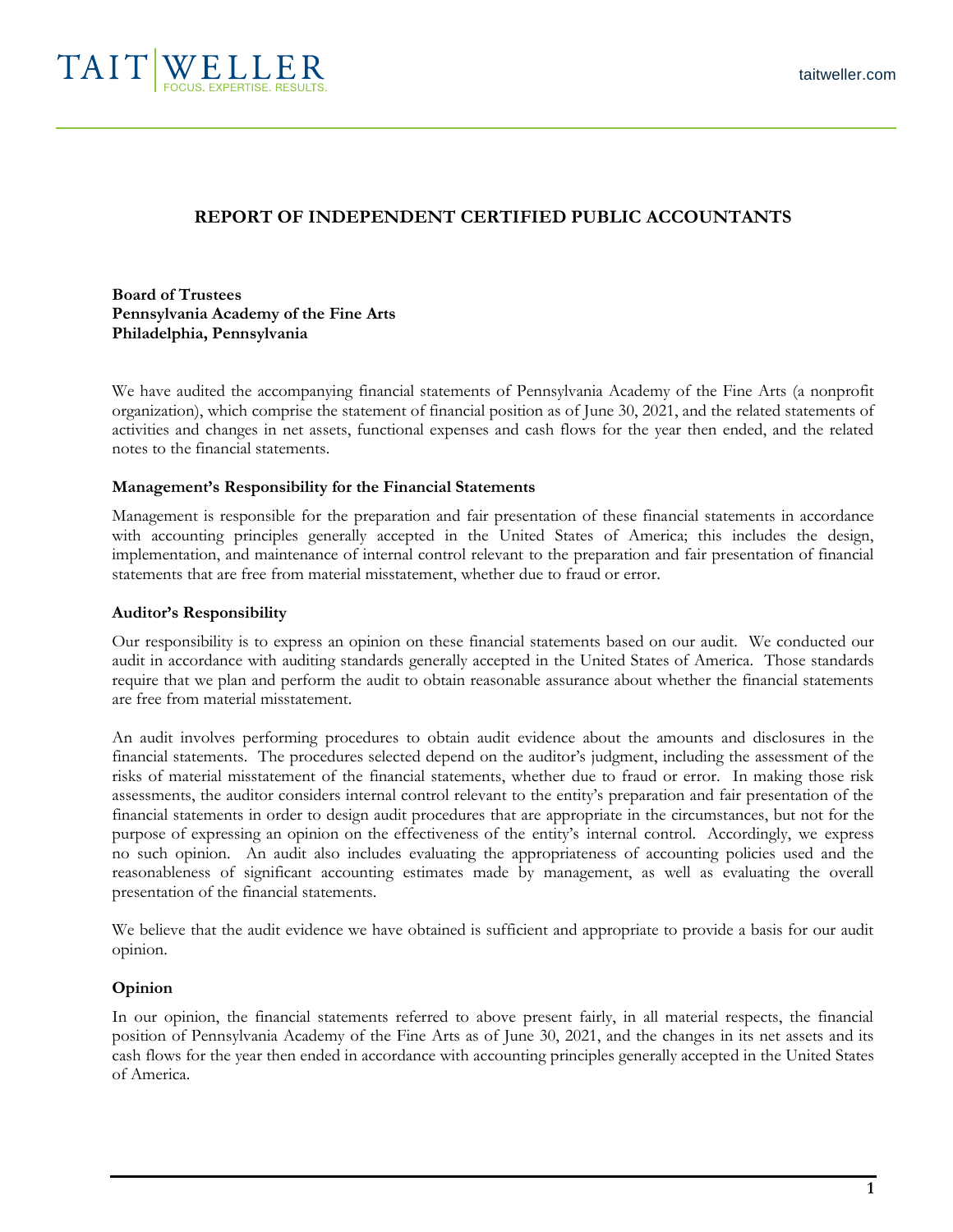**Board of Trustees Pennsylvania Academy of the Fine Arts Philadelphia, Pennsylvania**

#### **Report on Summarized Comparative Information**

We have previously audited Pennsylvania Academy of the Fine Arts' 2020 financial statements, and our report dated December 10, 2020, expressed an unmodified opinion on those audited financial statements. In our opinion, the summarized comparative information presented herein as of and for the year ended June 30, 2020, is consistent, in all material respects, with the audited financial statements from which it has been derived.

Tait, weller & Baher CLP

**Philadelphia, Pennsylvania December 17, 2021**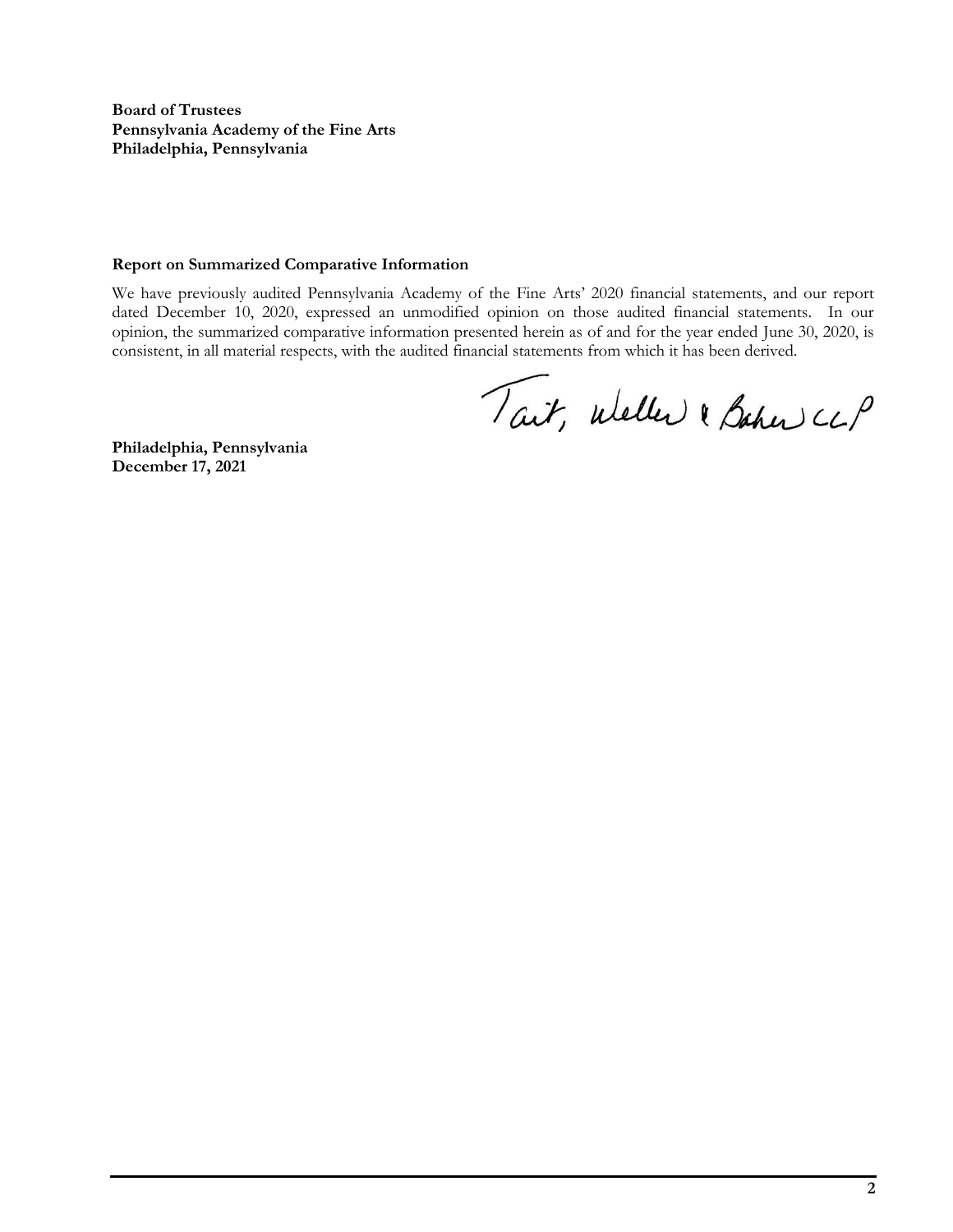# **STATEMENTS OF FINANCIAL POSITION**

# **June 30, 2021 And 2020**

|                                                         | 2021          | 2020          |
|---------------------------------------------------------|---------------|---------------|
| <b>ASSETS</b>                                           |               |               |
| <b>ASSETS</b>                                           |               |               |
| Cash and cash equivalents                               | \$<br>863,458 | \$<br>250,315 |
| Accounts receivable, net                                | 206,869       | 229,691       |
| Prepaid expenses                                        | 449,124       | 280,340       |
| Merchandise held for resale                             | 117,287       | 189,050       |
| Pledges receivable (Notes 3 and 12)                     | 2,203,104     | 3,693,504     |
| Other assets (Notes 4, 9 and 12)                        | 652,419       | 66,425        |
| Operating lease right of use asset                      | 965,298       |               |
| Long term investments (Notes $4$ and $8$ )              | 63,915,173    | 53,601,752    |
| Property, buildings and equipment (Note 5)              | 50,741,142    | 52,461,320    |
| Beneficial interest in perpetual trusts (Notes 4 and 6) | 13,496,713    | 10,557,249    |
| <b>Total Assets</b>                                     | \$133,610,587 | \$121,329,646 |

### **LIABILITIES AND NET ASSETS**

| <b>LIABILITIES</b>                      |                      |                      |
|-----------------------------------------|----------------------|----------------------|
| Line of credit (Note $\delta$ )         | \$                   | \$<br>1,700,000      |
| Refundable advance (Note 7)             | 1,596,447            | 1,799,100            |
| Accounts payable                        | 922,240              | 673,609              |
| Accrued expenses                        | 643,212              | 772,622              |
| Deferred revenue                        | 867,455              | 1,048,782            |
| Operating lease liability               | 965,298              |                      |
| Bond payable (Note 9)                   | 24,713,020           | 24,692,460           |
| Other liabilities (Notes 4 and 9)       |                      | 771,462              |
| <b>Total Liabilities</b>                | 29,707,672           | 31,458,035           |
| <b>NET ASSETS</b>                       |                      |                      |
| Without donor restriction               |                      |                      |
| Undesignated                            | 56,032,618           | 50,538,480           |
| Board-designated (Note 11)              | 923,977              | 774,418              |
| Total without donor restriction         | 56,956,595           | 51,312,898           |
| With donor restriction (Note 11)        | 46,946,320           | 38,558,713           |
| <b>Total Net Assets</b>                 | <u>103,902,915</u>   | 89,871,611           |
| <b>Total Liabilities and Net Assets</b> | <u>\$133,610,587</u> | <u>\$121,329,646</u> |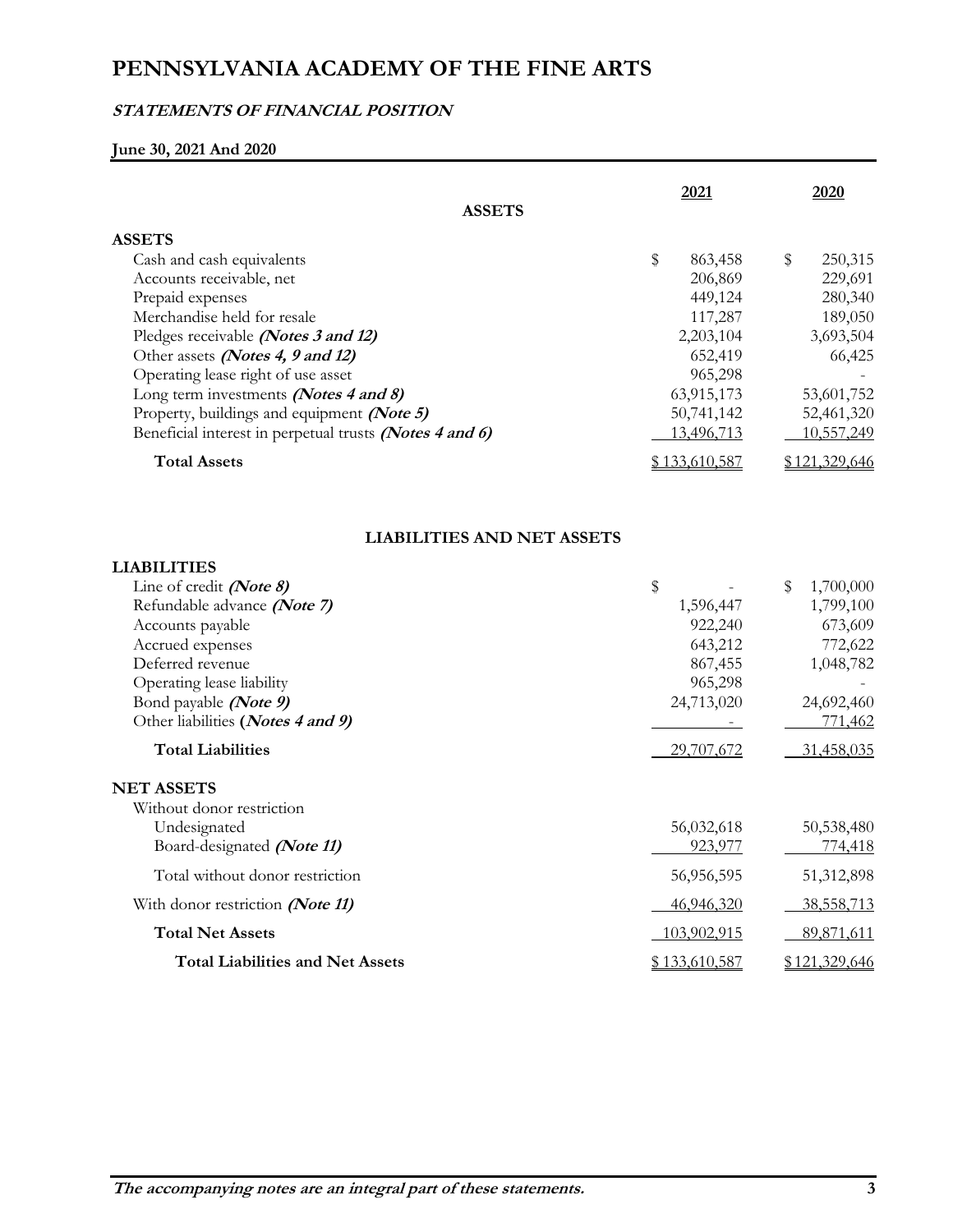# **STATEMENT OF ACTIVITIES AND CHANGES IN NET ASSETS**

# **Year Ended June 30, 2021 With Summarized Information For 2020**

|                                                                                       | <b>Without Donor</b><br><b>With Donor</b> |                     | <b>TOTALS</b>              |                    |
|---------------------------------------------------------------------------------------|-------------------------------------------|---------------------|----------------------------|--------------------|
|                                                                                       | <b>Restrictions</b>                       | <b>Restrictions</b> | 2021                       | 2020               |
| Program Revenues, Support Revenue and                                                 |                                           |                     |                            |                    |
| <b>Investment Income</b>                                                              |                                           |                     |                            |                    |
| Tuition and fees, net of scholarships                                                 | \$2,807,248                               | \$                  | 2,807,248<br>\$<br>579,126 | \$5,318,236        |
| Continuing and public education                                                       | 579,126                                   |                     |                            | 562,930            |
| Museum operations<br>Auxiliary operations, net of costs of sales                      | 34,022<br>287,752                         |                     | 34,022<br>287,752          | 233,340<br>899,458 |
| Gifts and Grants                                                                      | 3,974,477                                 | 2,142,926           | 6,117,403                  | 7,616,818          |
| Investment income                                                                     |                                           |                     |                            |                    |
| Endowment income designated for operations (Note 4)                                   | 718,690                                   | 947,644             | 1,666,334                  | 1,256,209          |
| Income from outside trusts                                                            | 471,075                                   |                     | 471,075                    | 458,536            |
| PPP loan forgiveness                                                                  | 1,799,100                                 |                     | 1,799,100                  |                    |
| Other                                                                                 | 743                                       |                     | 743                        | 9,729              |
| Net assets released from restrictions (Note 11)                                       | 3,213,461                                 | (3,213,461)         |                            |                    |
| Total operating program revenues, support                                             |                                           |                     |                            |                    |
| revenue and investment income                                                         | 13,885,694                                | (122, 891)          | 13,762,803                 | 16, 355, 256       |
| <b>Program and Support Expenses</b>                                                   |                                           |                     |                            |                    |
| <b>Program Expenses</b>                                                               |                                           |                     |                            |                    |
| College                                                                               | 3,882,411                                 |                     | 3,882,411                  | 4,964,568          |
| Campus operations                                                                     | 3,047,816                                 |                     | 3,047,816                  | 3,257,585          |
| Continuing and public education                                                       | 925,860                                   |                     | 925,860                    | 847,119            |
| Museum operations                                                                     | 1,435,944                                 |                     | 1,435,944                  | 1,810,771          |
| Auxiliary operations                                                                  | 229,026                                   |                     | 229,026                    | 587,342            |
| Total program expenses                                                                | 9,521,057                                 | $\sim$              | 9,521,057                  | 11,467,385         |
| <b>Support Expenses</b>                                                               |                                           |                     |                            |                    |
| Management and general                                                                | 2,901,729                                 |                     | 2,901,729                  | 2,639,376          |
| Fundraising                                                                           | 1,177,222                                 |                     | 1,177,222                  | 1,428,289          |
| Total support expenses                                                                | 4,078,951                                 | $\sim$              | 4,078,951                  | 4,067,665          |
| Total program and support expenses                                                    | 13,600,008                                | $\sim$              | 13,600,008                 | 15,535,050         |
|                                                                                       |                                           |                     |                            |                    |
| Change in net assets before depreciation and<br>amortization, non-operating revenues, |                                           |                     |                            |                    |
|                                                                                       | 285,686                                   | (122, 891)          | 162,795                    | 820,206            |
| expenses and gains (losses)                                                           |                                           |                     |                            |                    |
| Non-Operating Revenues, Expenses and                                                  |                                           |                     |                            |                    |
| Gains/(Losses)                                                                        |                                           |                     |                            |                    |
| Depreciation and amortization                                                         | (2,108,725)                               |                     | (2,108,725)                | (2,172,594)        |
| Investment return in excess (deficit) of amount                                       |                                           |                     |                            |                    |
| designated for current operations (Notes 4 and 11)                                    | 149,559                                   | 5,571,034           | 5,720,593                  | (1, 117, 705)      |
| Other investment income (Note 4)                                                      | 6,890,934                                 |                     | 6,890,934                  | 654,600            |
| Change in beneficial interest in perpetual trusts                                     |                                           |                     |                            |                    |
| (Notes 4 and 11)                                                                      |                                           | 2,939,464           | 2,939,464                  | 43,161             |
| Change in market value of interest rate swap (Note 9)                                 | 1,423,881                                 |                     | 1,423,881                  | (539, 735)         |
| Loss on termination of interest rate swap agreement (Note $9$ )                       |                                           |                     |                            | (405, 046)         |
| Loss on early extinguishment of deferred financing                                    |                                           |                     |                            |                    |
| expenses (Note 9)                                                                     |                                           |                     |                            | (180, 144)         |
| Other gain (loss) (Notes 12 and 13)                                                   | 78,344                                    |                     | 78,344                     | (20,000)           |
| Proceeds from art sale                                                                |                                           |                     |                            | 2,170              |
| Collection items purchased not capitalized                                            | (1,075,982)                               |                     | (1,075,982)                | (1,520,803)        |
| Total depreciation and amortization, non-operating                                    |                                           |                     |                            |                    |
| revenue, expenses and gains/(losses)                                                  | 5,358,011                                 | 8,510,498           | 13,868,509                 | (5,256,096)        |
| Change in net assets                                                                  | 5,643,697                                 | 8,387,607           | 14,031,304                 | (4,435,890)        |
| <b>Net Assets</b>                                                                     |                                           |                     |                            |                    |
| Beginning of year                                                                     | 51,312,898                                | 38,558,713          | 89,871,611                 | 94, 307, 501       |
| End of year                                                                           | \$56,956,595                              | \$46,946,320        | \$103,902,915              | \$89,871,611       |
|                                                                                       |                                           |                     |                            |                    |

**The accompanying notes are an integral part of these statements. 4**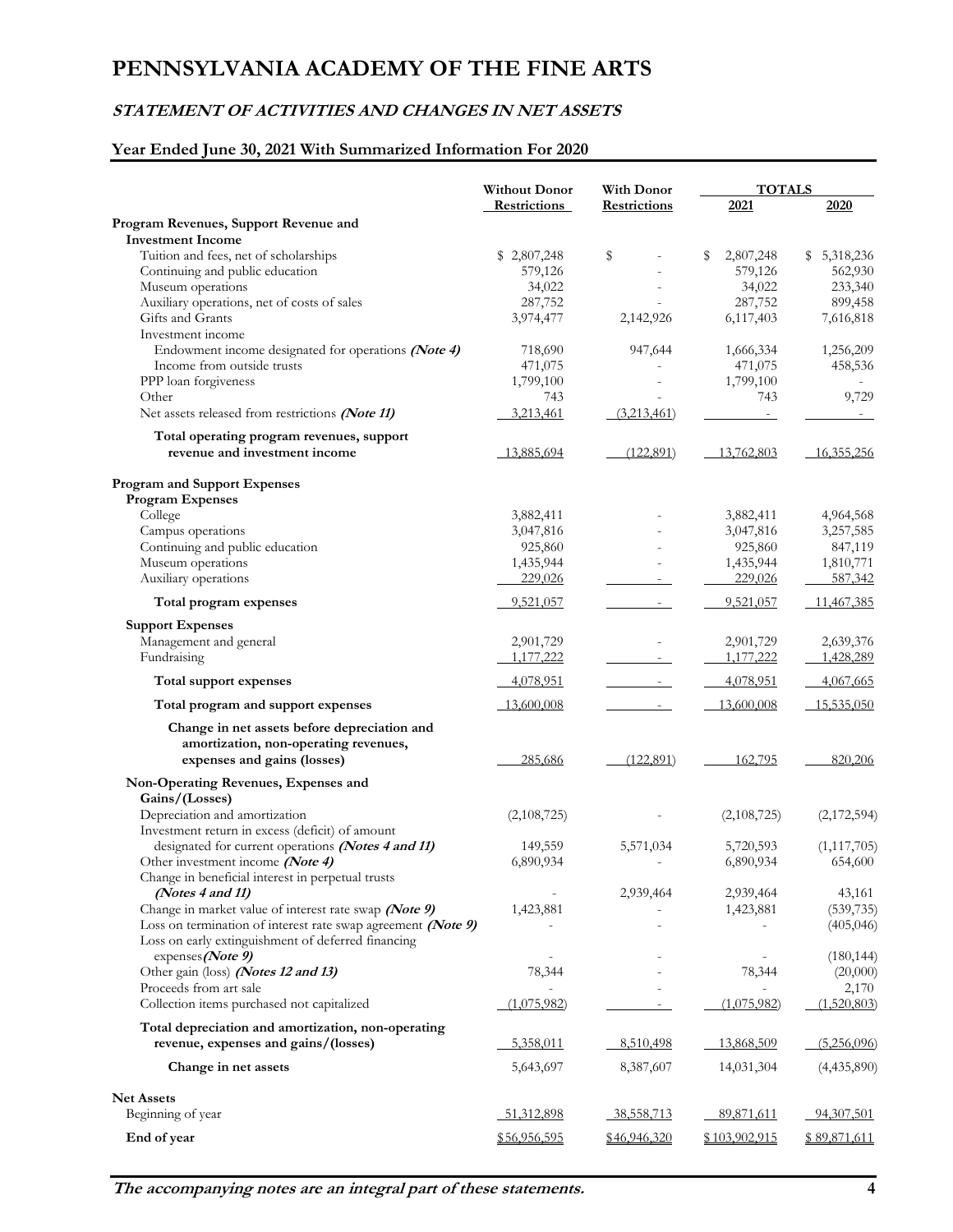### **STATEMENT OF FUNCTIONAL EXPENSES**

### **Years Ended June 30, 2021 With Summarized Information For 2020**

|                                                 |                          |                             |                                                     |                             | 2021             |                                  |                          |              |                 |
|-------------------------------------------------|--------------------------|-----------------------------|-----------------------------------------------------|-----------------------------|------------------|----------------------------------|--------------------------|--------------|-----------------|
|                                                 | College                  | Campus<br><b>Operations</b> | Continuing<br><b>And Public</b><br><b>Education</b> | Museum<br><b>Operations</b> | <b>Auxiliary</b> | Management<br><b>And General</b> | <b>Fundraising</b>       | Total        | 2020            |
| <b>Personnel costs</b><br>Salaries              | \$2,876,655              | 331,001<br>S.               | \$654,811                                           | 920,194<br>\$               | \$146,906        | \$1,253,615                      | \$656,166                | \$6,839,348  | 7,860,199<br>\$ |
| Benefits and taxes                              | 608,735                  | 72,820                      | 133,307                                             | 201,477                     | 31,347           | 297,261                          | 139,113                  | ,484,060     | ,502,878        |
| Total Personnel costs                           | 3,485,390                | 403,821                     | 788,118                                             | 1,121,671                   | 178,253          | 1,550,876                        | 795,279                  | 8,323,408    | 9,363,077       |
| <b>Operating Expenses</b><br>Professional fees  | 198,506                  | 818,993                     | 10,177                                              | 15,715                      | 11,193           | 983,331                          | 25,031                   | 2,062,946    | 1,757,234       |
| Travel and entertainment                        | 22,066                   | 585                         | 9,878                                               | 11,026                      | 767              | 31,022                           | 95,208                   | 170,552      | 514,561         |
| Printing and advertising                        | 9,040                    |                             | 2,931                                               | 58,356                      | 23,416           | 187,079                          | 45,596                   | 326,418      | 473,966         |
| Supplies                                        | 130,249                  | 1,530                       | 74,756                                              | 157,981                     | 15,397           | 118,376                          | 36,108                   | 534,397      | 939,308         |
| Occupancy and repairs                           | 5,615                    | 853,748                     |                                                     | 1,195                       |                  |                                  | $\overline{\phantom{a}}$ | 860,558      | 1,084,155       |
| Insurance                                       | 1,545                    | 307,279                     |                                                     | 70,000                      |                  |                                  | $\overline{\phantom{a}}$ | 378,824      | 330,821         |
| Interest expense                                | $\overline{\phantom{a}}$ | 661,860                     |                                                     |                             |                  | 31,045                           |                          | 692,905      | 791,254         |
| Bad debt expense                                | 30,000                   | $\sim$                      | 40,000                                              |                             |                  |                                  | 180,000                  | 250,000      | 280,674         |
| Total operating expenses                        | 397,021                  | 2,643,995                   | 137,742                                             | 314,273                     | 50,773           | 1,350,853                        | 381,943                  | 5,276,600    | 6,171,973       |
| Total personnel costs<br>and operating expenses | \$3,882,411              | \$3,047,816                 | \$925,860                                           | \$1,435,944                 | \$229,026        | \$2,901,729                      | \$1,177,222              | \$13,600,008 | \$15,535,050    |

**5**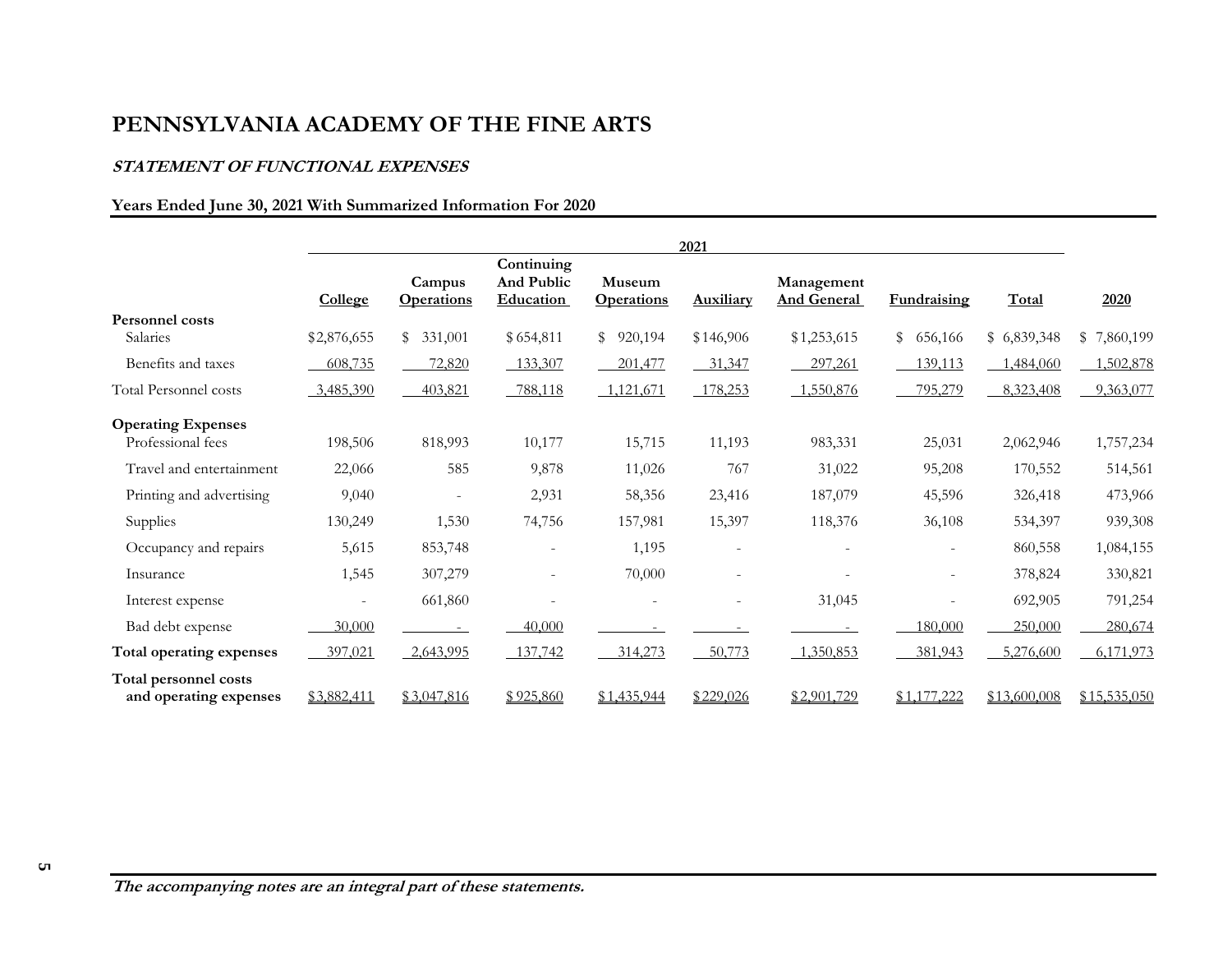# **STATEMENTS OF CASH FLOWS**

# **Years Ended June 30, 2021 And 2020**

|                                                                                               | 2021          | 2020              |
|-----------------------------------------------------------------------------------------------|---------------|-------------------|
| CASH FLOWS FROM OPERATING ACTIVITIES                                                          |               |                   |
| Change in net assets                                                                          | \$14,031,304  | (4,435,890)<br>\$ |
| Adjustments to reconcile change in net assets to net cash<br>provided by operating activities |               |                   |
| Depreciation                                                                                  | 2,088,165     | 2,164,245         |
| Net unrealized depreciation (appreciation) on long-term investments                           | (10,705,080)  | 415,399           |
| Net realized gains on long-term investments                                                   | (2,834,318)   | (417, 939)        |
| Net unrealized appreciation on outside perpetual trusts                                       | (2,939,464)   | (43,161)          |
| Contributions restricted for endowment                                                        | (378, 400)    | (297, 151)        |
| Loss on interest rate swap termination                                                        |               | 405,046           |
| Loss on early extinguishment of deferred financing expenses                                   |               | 180,144           |
| Amortization of right of use asset                                                            | 363,573       |                   |
| Forgiveness of note receivable                                                                | 22,142        | 19,512            |
| Bad debt expense, net of recapture                                                            | 250,000       | 151,737           |
| Change in market value of swap                                                                | (1,423,881)   | 539,735           |
| Amortization of deferred bond cost                                                            | 20,560        | 8,349             |
| (Increase) decrease in assets                                                                 |               |                   |
| Accounts receivable                                                                           | (47, 178)     | (194, 398)        |
| Inventories                                                                                   | 71,763        | (23,807)          |
| Pledges receivable                                                                            | 1,310,400     | 2,046,151         |
| Prepaid expenses and other assets                                                             | (168, 784)    | 127,137           |
| Increase (decrease) in liabilities                                                            |               |                   |
| Accounts payable                                                                              | 248,631       | (91, 716)         |
| Accrued expenses                                                                              | (129, 410)    | 200,197           |
| Deferred revenue                                                                              | (181, 327)    | (83, 825)         |
|                                                                                               |               |                   |
| Net cash provided by (used for) operating activities                                          | (401, 304)    | 669,765           |
| <b>CASH FLOWS FROM INVESTING ACTIVITIES</b>                                                   |               |                   |
| Purchase of property and equipment                                                            | (367, 987)    | (659, 045)        |
| Repayment of note receivable                                                                  | 44,283        |                   |
| Purchases of long-term investments                                                            | (7, 751, 506) | (9,398,623)       |
| Proceeds from sale of long-term investments                                                   | 10,977,483    | 10,804,487        |
| Net cash provided by investing activities                                                     | 2,902,273     | 746,819           |
| <b>CASH FLOWS FROM FINANCING ACTIVITIES</b>                                                   |               |                   |
| Contributions restricted for endowment                                                        | 378,400       | 297,151           |
| Net proceeds from (repayments of) line of credit                                              | (1,700,000)   | (7,500,000)       |
| Interest on lease liability                                                                   | 20,240        |                   |
| Finance lease liability payments                                                              | (383, 813)    |                   |
| Payment of interest rate swap termination fee                                                 |               | (405, 046)        |
| Proceeds from refundable advance                                                              | 1,596,447     | 1,799,100         |
| Forgiveness of PPP loan                                                                       | (1,799,100)   |                   |
| Payment of bond issuance costs                                                                |               | (308, 396)        |
| Issuance of long-term debt                                                                    |               | 25,000,000        |
| Repayments of long-term debt                                                                  |               | (20, 459, 000)    |
| Net cash used for financing activities                                                        | (1,887,826)   | (1, 576, 191)     |
| Net increase (decrease) in cash and cash equivalents                                          | 613,143       | (159,607)         |
| CASH AND CASH EQUIVALENTS                                                                     |               |                   |
| Beginning of year                                                                             | 250,315       | 409,922           |
| End of year                                                                                   | 863,458       | 250,315           |
| SUPPLEMENTAL INFORMATION                                                                      |               |                   |
| Cash paid for interest                                                                        | 692,905       | 866,460           |
|                                                                                               |               |                   |
| Right-of-use – asset in exchange for new financing lease liability                            | 1,328,871     |                   |

**The accompanying notes are an integral part of these statements. 6**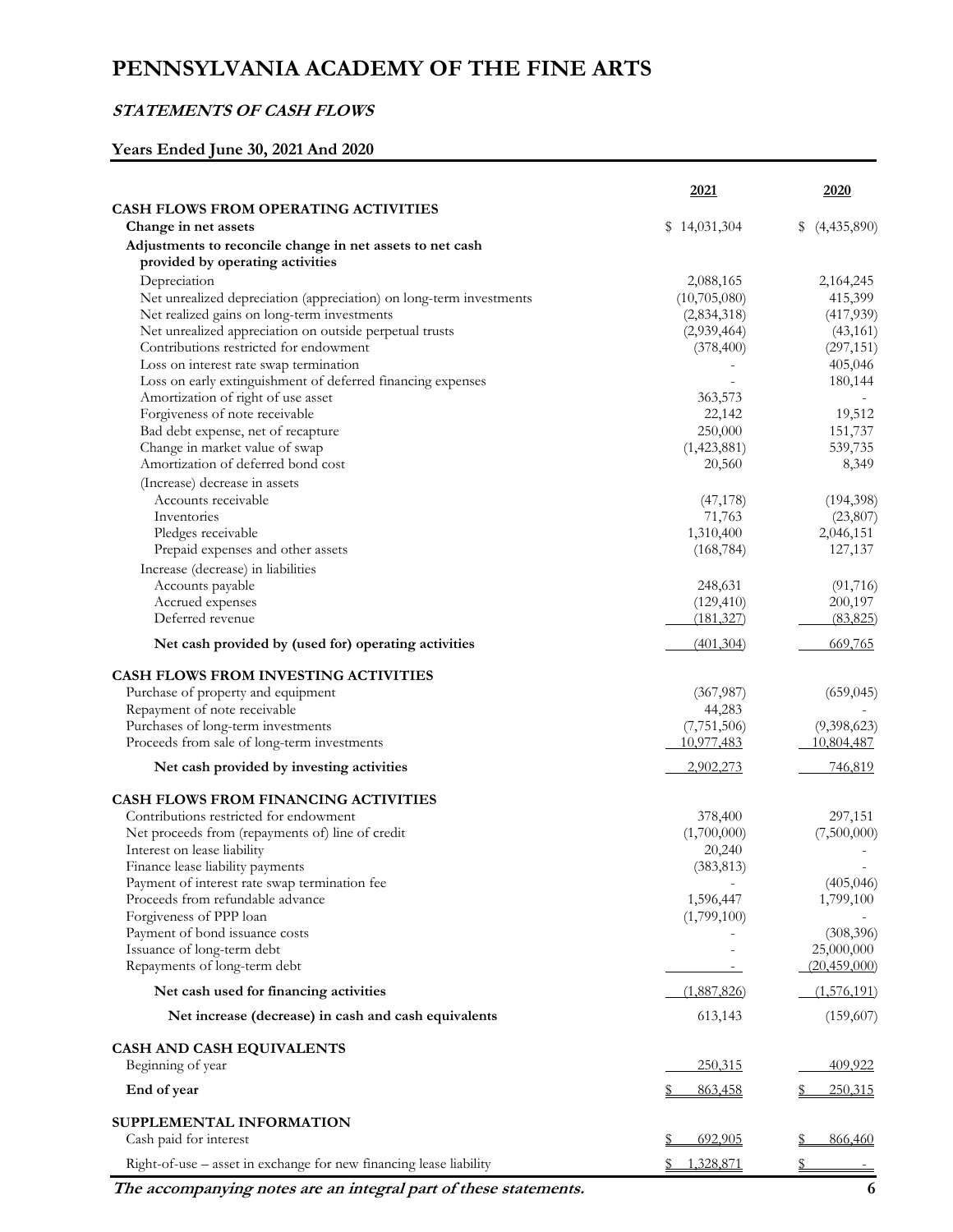### **NOTES TO FINANCIAL STATEMENTS**

**June 30, 2021 And 2020**

#### **(1) NATURE OF ORGANIZATION**

#### **NATURE OF ORGANIZATION**

Founded in 1805, the Pennsylvania Academy of the Fine Arts ("PAFA") is the first and oldest art college and art museum in the United States. PAFA's mission statement declares:

As the first art museum and college in the United States, PAFA celebrates the transformative power of art and art making.

PAFA inspires the public by expanding the stories of American art through its collections, exhibitions, and programs; and educates artists from around the world to be innovative makers and critical thinkers with a deep understanding of traditions and the ability to challenge conventions.

Through its world-class museum and college, PAFA nurtures and recognizes artists at every turn in their career.

The museum collects, preserves, exhibits and interprets works of American art, both historic and contemporary, for the benefit of public education. The museum is committed to expanding knowledge of, and appreciation for, American artists and their work.

The College of Fine Arts at PAFA offers four nationally and regionally accredited degree and certificate programs – a Bachelor of Fine Arts degree program, offering concentrations in painting, drawing, sculpting, illustration, and printmaking; a post-baccalaureate certificate program; a Master of Fine Arts degree program; and a second Master of Fine Arts degree program that combines three summers of intensive residency with two academic years of virtual classroom study. Students may also earn a Bachelor of Fine Arts Degree via a collaborative program with the University of Pennsylvania, dating back to 1929.

The Brodsky Center is an innovative art making venture that publishes prints, artist books, and handmade paper objects in collaboration with artists in residence and teaches entrepreneurial skills to PAFA's students.

In addition, PAFA offers a wide array of public education programs, serving audiences ranging from young children to adults.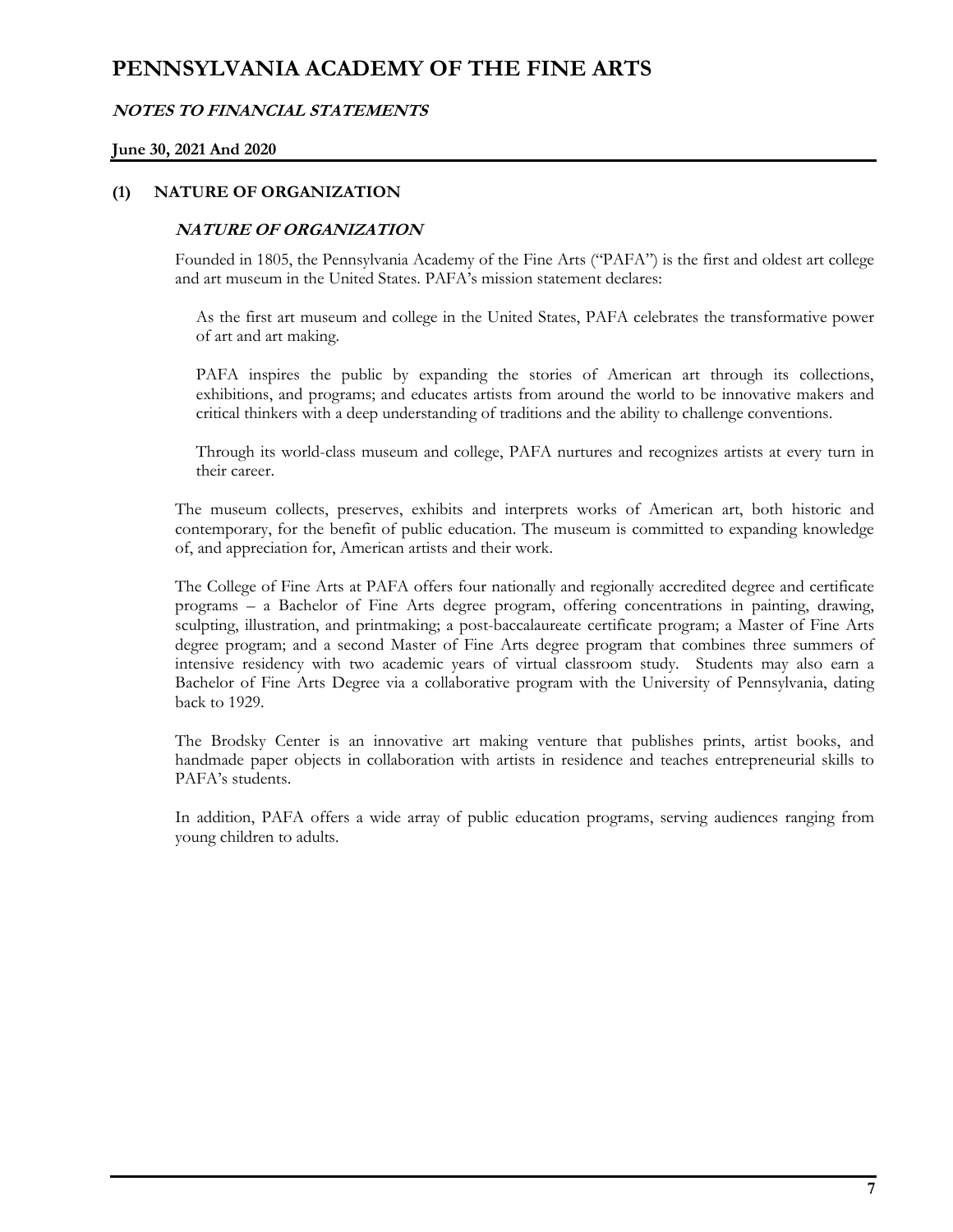### **NOTES TO FINANCIAL STATEMENTS – (Continued)**

#### **June 30, 2021 And 2020**

### **(2) SUMMARY OF SIGNIFICANT ACCOUNTING POLICIES**

The significant accounting policies followed by PAFA are described below.

### **BASIS OF PRESENTATION**

### **CASH EQUIVALENTS**

PAFA considers highly liquid financial instruments purchased with an original maturity of three months or less to be cash equivalents.

### **CONCENTRATION OF CREDIT RISK**

PAFA occasionally maintains deposits in excess of federally insured limits. Accounting Standards Codification **("ASC")** 825, **"Financial Instruments"**, identifies these items as a concentration of credit risk requiring disclosure, regardless of the degree of risk. The risk is managed by monitoring the financial institutions in which deposits are made.

PAFA's principal financial instruments subject to credit risk are its investments. The investments are managed by professional advisors subject to PAFA's investment goals for total investment return, yield, and tolerance of investment risk and investment turnover. The degree and concentration of credit risk vary by the type of investment.

### **USE OF ESTIMATES**

The preparation of the financial statements in conformity with U.S. generally accepted accounting principles requires management to make estimates and assumptions that affect the reported amounts of assets and liabilities and disclosure of contingent assets and liabilities at the date of the financial statements and the reported amounts of revenues and expenses during the reporting period. Actual results could differ from those estimates.

### **INVESTMENTS**

PAFA records investments at fair market value. Fair value of investments is determined using quoted market prices of a national securities exchange. Unrealized and realized gains and losses on investments are recognized as increases or decreases in net assets without donor restriction unless their use is restricted by explicit donor stipulations or by law.

### **PROPERTY, BUILDINGS AND EQUIPMENT**

Property, buildings and equipment are stated at cost or appraised value at the date of donation.

Maintenance, repairs and minor renewals are charged to expense. Major renewals, improvements or renovations which prolong the life of the assets are capitalized. The cost of current additions to exhibits, books and art literature is charged to expense. A portion of such cost may be reimbursed by designated contributed funds and income of certain endowment funds.

Depreciation is provided over the estimated useful lives of the assets using the straight-line method. Estimated useful lives are as follows:

| <b>Buildings</b>                  | $10 - 40$ years |
|-----------------------------------|-----------------|
| Building improvement              | $10-20$ years   |
| Equipment, furniture and fixtures | $3 - 5$ years   |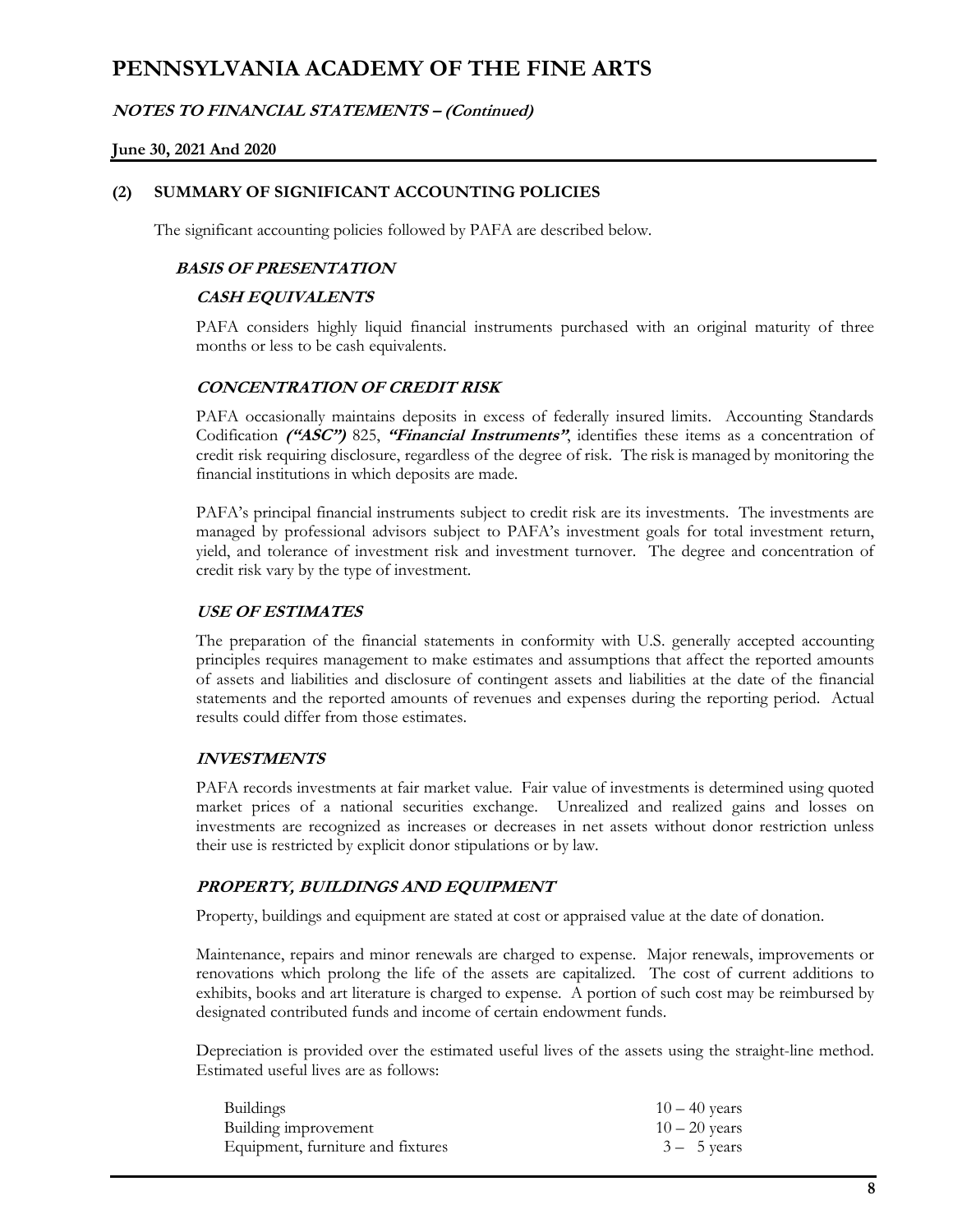### **NOTES TO FINANCIAL STATEMENTS – (Continued)**

#### **June 30, 2021 And 2020**

### **FUNDS HELD IN TRUST BY OTHERS**

PAFA is the recipient/beneficiary of several irrevocable perpetual trust arrangements which are held by others. PAFA accounts for perpetual trusts held by third parties at the fair value of the assets.

### **WORKS OF ART**

PAFA maintains a collection of rare American art that is held for public exhibition. The collection is kept under curatorial care and is subject to PAFA's policy that requires the proceeds from the sales of accessioned collection items to be used only to acquire other items for collection. PAFA does not recognize the contributions of donated collection items, as its collections are not capitalized. During the year ended June 30, 2021 and 2020, PAFA had donated accessions with approximate appraised values totaling \$283,700 and \$455,180, respectively. Collection items purchased but not capitalized totaled \$1,075,982 and \$1,520,803 during the years ended June 30, 2021 and 2020, respectively. In addition, PAFA received \$2,170 for the sale of art works during the year ended June 30, 2020. There was no sale of art works during the year ended June 30, 2021.

### **INCOME TAXES**

PAFA has been granted tax-exempt status as a nonprofit organization under Section  $501(c)(3)$  of the Internal Revenue Code, which is not a private foundation under Section 509(a) of the Code, and files a Form 990 (Return of Organization Exempt from Income Tax) annually for information purposes. Accordingly, no provision for income taxes is provided in the accompanying financial statements.

PAFA has reviewed its tax positions and has concluded that no liability for unrecognized tax benefits should be recorded related to uncertain tax positions taken on federal and state tax returns for the open tax years  $(2017 – 2019)$  or is expected to be taken in the current 2020 tax year.

### **NET ASSETS**

PAFA's financial statements have been prepared on the accrual basis of accounting in conformity with accounting principles generally accepted in the United States of America. The principles require that net assets, revenues, gains, expenses and losses be classified without donor restriction or with donor restriction based on the existence or absence of donor-imposed restrictions as follows:

**Net Assets Without Donor Restrictions**: Net assets that are not subject to donor-imposed stipulations. Net assets without restriction of PAFA include the following:

**Undesignated:** Include the revenues and expenses associated with the principal educational mission of PAFA.

**Funds Functioning as Endowment:** Includes the contribution without donor restriction bequests which the Board of Trustee have designated as funds functioning as endowment for the purpose of administering the operations of the Brodsky Center (the "Center" – see **Note 11**). Investment income in excess of the spending rate utilized by PAFA for its endowment funds will be reinvested and used for future Center operations.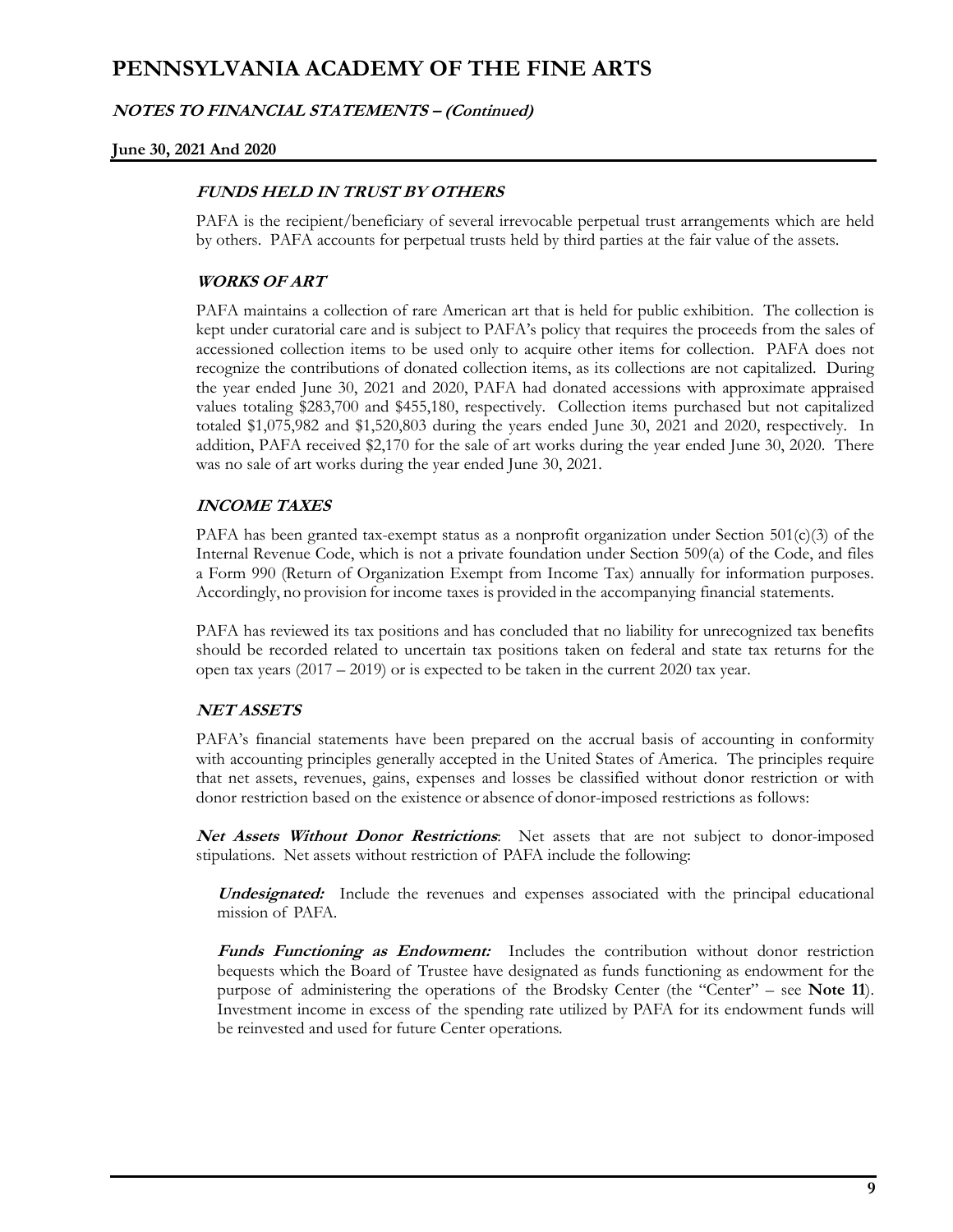### **NOTES TO FINANCIAL STATEMENTS – (Continued)**

#### **June 30, 2021 And 2020**

**Net Assets With Donor Restrictions:** Net assets whose use by PAFA is subject to donor-imposed or legal stipulations that can be fulfilled by actions of PAFA pursuant to those stipulations or that expire by the passage of time. Expiration of the restriction is reported by reclassification from net assets with donor restriction by time/purpose to net assets without donor restrictions. Net assets with donor restrictions also includes gifts, trusts and pledges which require, by donor restriction, that the corpus be invested in perpetuity and only the income be made available for program operations in accordance with donor restrictions and beneficial interest in perpetual trusts, which are held by third parties for the benefit of PAFA.

Revenues and net gains are reported as increases in net assets without donor restrictions unless the revenue is restricted by donor-implied restrictions. Expenses are reported as decreases in net assets without donor restrictions. Periodically donor restrictions related to net assets may be clarified or changed; such changes are reflected as fund transfers in the period in which they are identified.

### **REVENUE RECOGNITION**

PAFA recognizes revenue from student tuition and fees during the year in which the related services are provided to students. The performance obligation of delivering educational services is simultaneously received and consumed by the students; therefore, the revenue is recognized ratably over the course of the academic year. Payment for tuition can be made in full or in installments. All amounts received prior to the commencement of the academic year, including enrollment deposits, are deferred to the applicable period. Scholarships provided to students are recorded as a reduction from the posted tuition rates at the time revenue is recognized. PAFA recognizes revenue from its summer programs during the summer of the fiscal year in which the majority of the program occurs.

PAFA recognizes contributions when cash, securities or other assets are received, upon receipt of an unconditional promise to give, or upon notification of a beneficial interest. Conditional contributions include donor-imposed conditions with one or more barriers that must be overcome before PAFA is entitled to the assets transferred or promised and there is a right of return to the contributor for assets transferred or a right of release of the promisor from its obligation to transfer assets. PAFA recognizes the contribution when the conditions are substantially met or explicitly waived. Unconditional contributions are classified as without donor restrictions unless there are donor stipulations that limit the use of the donated assets. When a donor restriction expires, that is, when a stipulated time restriction ends or purpose of the restriction is accomplished, net assets with donor restrictions are then classified to net assets without donor restrictions and reported in the statement of activities as "**net assets released from restrictions**."

### **ALLOCATION OF FUNCTIONAL EXPENSES**

The costs of providing PAFA's programs have been summarized on a functional basis in the statement of functional expenses. Costs are directly charged to a specific activity when the costs pertain solely to such activity. Certain program costs have been allocated based on revenues and other costs have been allocated between programs and supporting services based on direct expenses attributable to programs and supporting services.

### **PRIOR YEAR INFORMATION**

The financial statements include certain prior year summarized comparative information in total, but not by net asset class. Such information does not include sufficient detail to constitute a presentation in conformity with accounting principles generally accepted in the United States of America. Accordingly, such information should be read in conjunction with PAFA's financial statements for the year ended June 30, 2020, from which the summarized information was derived.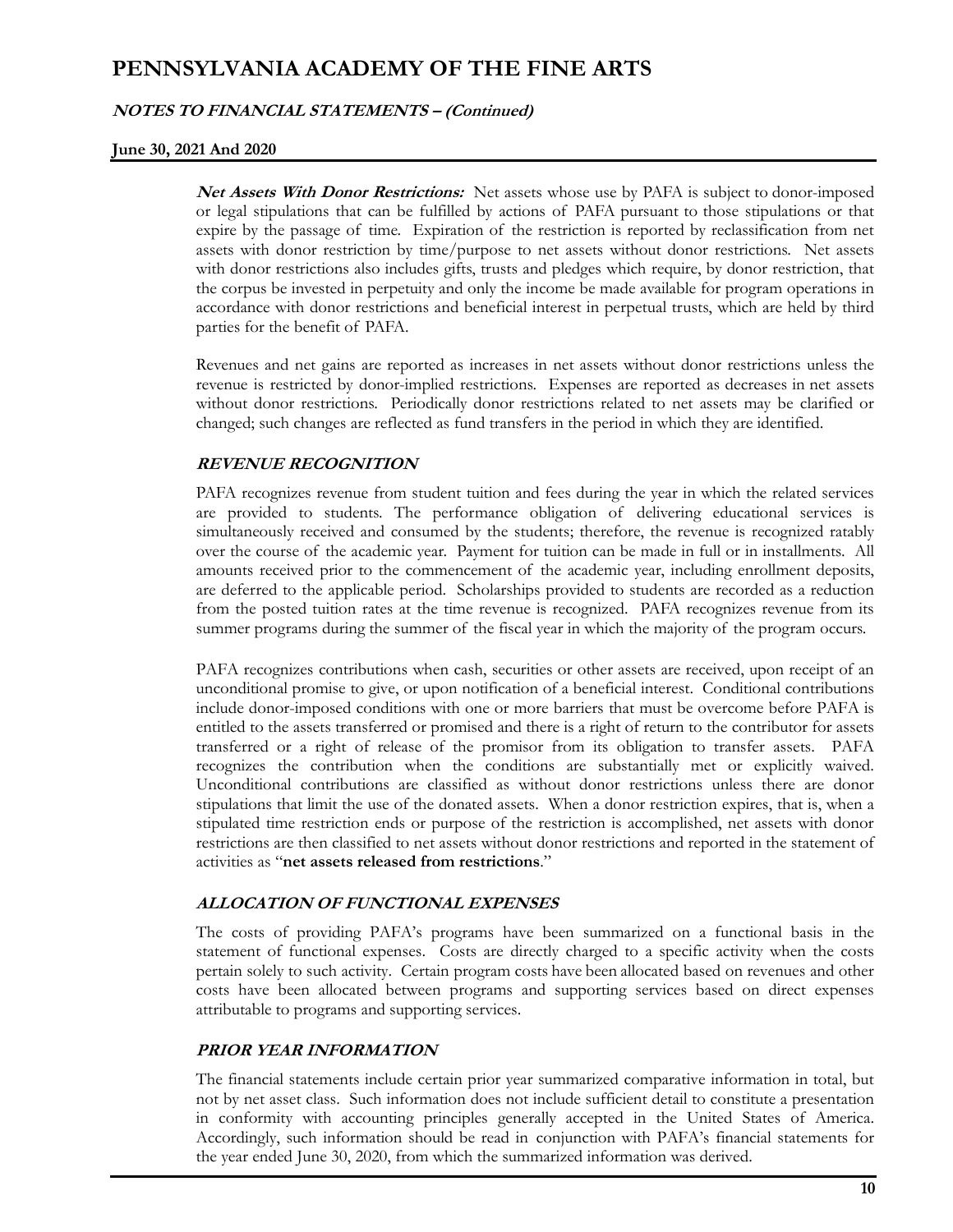### **NOTES TO FINANCIAL STATEMENTS – (Continued)**

#### **June 30, 2021 And 2020**

#### **NEW ACCOUNTING PRONOUNCEMENTS ADOPTED**

In February 2016, the Financial Accounting Standards Board (FASB) issued Accounting Standards Update (ASU) 2016-02, *Leases (Topic 842).* Topic 842 requires an organization to recognize in the statement of financial position a liability to make lease payments (the lease liability) and a right-of-use asset representing its right to use the underlying asset for the lease term. The Academy implemented the provisions of ASU 2016-02 during the year ended June 30, 2021 by applying the modified retrospective transition approach for leases existing as of the beginning of the period of adoption. As such, the Academy has not adjusted the statement of financial position for comparative periods: and, this ASU did not result in a cumulative effect adjustment to the opening balance of net assets. The Academy has elected to apply the package of practical expedients within ASU 2016-02 such that the Academy did not reassess: (1) if expired or existing contracts are, or contain, leases; (2) lease classification for any expired or existing leases; and (3) initial direct costs for any existing leases. The Academy has elected, as a practical expedient, not to separate non-lease components from lease components, and instead account for each separate component as a single lease component for all lease arrangements, as lessee. In addition, the Academy has elected, as a practical expedient, not to apply lease recognition requirements to short-term lease arrangements, generally those with a lease term of less than 12-months, for all classes of underlying assets. Refer to Note 13 for additional details.

#### **RECLASSIFICATION**

Certain account balances in the 2020 financial statements have been reclassified to conform to the 2021 financial statement presentation.

#### **(3) CONTRIBUTIONS RECEIVABLE**

Contributions receivable consist of the following at June 30:

| 2021        | 2020        |
|-------------|-------------|
|             |             |
| \$1,698,512 | \$2,412,604 |
| 775,833     | 1,551,375   |
|             |             |
| 2,474,345   | 3,963,979   |
| (16, 448)   | (45, 421)   |
| (254, 793)  | (225, 054)  |
| \$2,203,104 | \$3.693.504 |
|             |             |

Amounts due in the future have been discounted to their present values using discount rates ranging from 0.07% to 1.82%.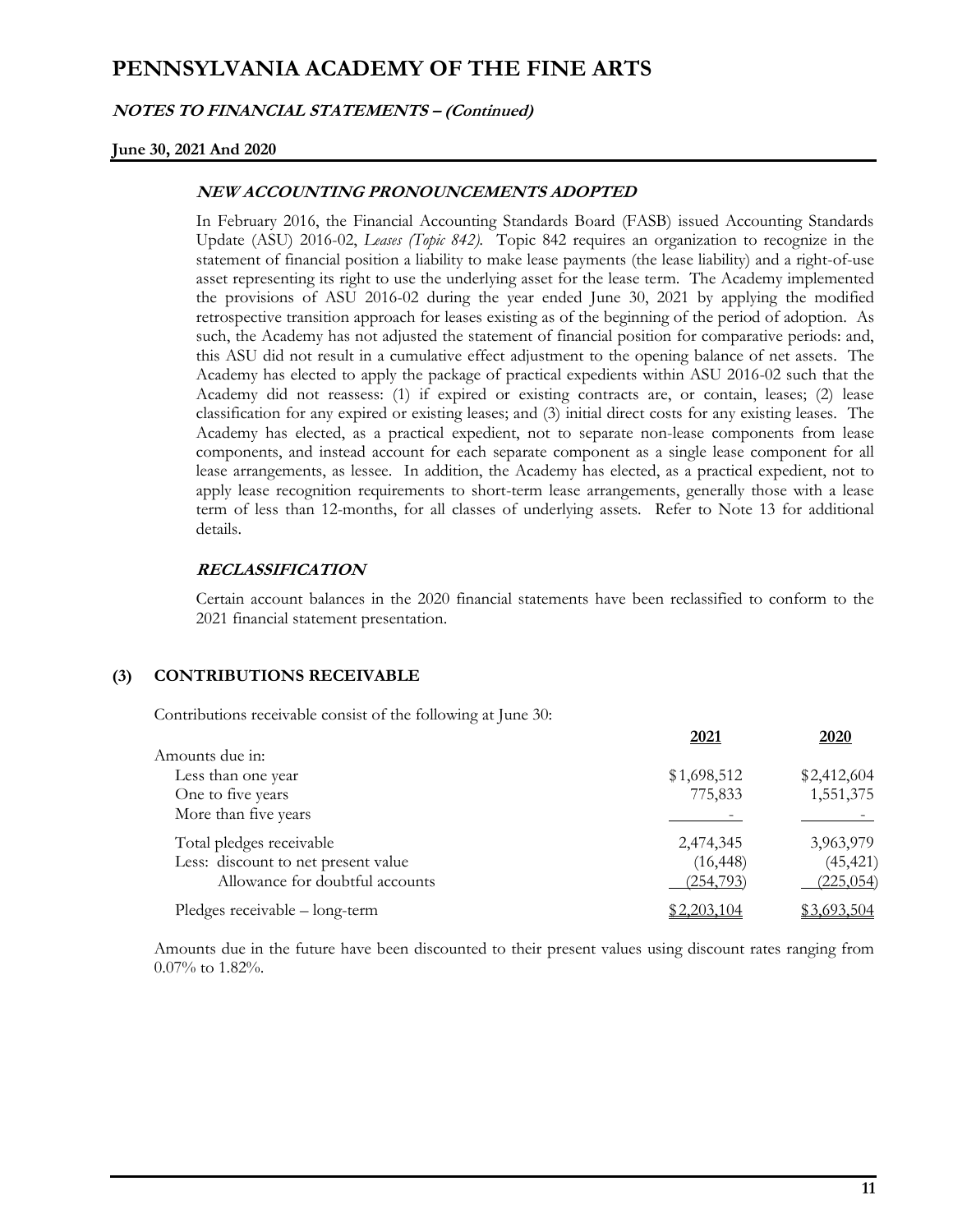### **NOTES TO FINANCIAL STATEMENTS – (Continued)**

### **June 30, 2021 And 2020**

### **(4) INVESTMENTS**

Investments consist of the following at June 30:

|                                    | 2021         |                     |                               |                               |
|------------------------------------|--------------|---------------------|-------------------------------|-------------------------------|
|                                    | <b>Cost</b>  | Unrealized<br>Gains | Unrealized<br><b>Losses</b>   | <b>Market</b><br><b>Value</b> |
| Money Market Funds                 | \$1,627,115  | S                   | S<br>$\overline{\phantom{0}}$ | 1,627,115<br>S.               |
| Common Stocks                      | 11,950,027   | 8,594,833           |                               | 20,544,860                    |
| Mutual Funds/Exchange Traded Funds | 19,483,871   | 3,687,379           |                               | 23,171,250                    |
| Pooled Investment Fund -           |              |                     |                               |                               |
| Private Equity/Hedge Fund          | 11,053,300   | 7,518,648           |                               | <u>18,571,948</u>             |
|                                    | \$44,114,313 | \$19,800,860        |                               | \$63,915,173                  |

|                                    |              | 2020                |                             |                 |  |
|------------------------------------|--------------|---------------------|-----------------------------|-----------------|--|
|                                    | <b>Cost</b>  | Unrealized<br>Gains | Unrealized<br><b>Losses</b> | Market<br>Value |  |
| Money Market Funds                 | \$1,056,826  | \$                  | S                           | 1,056,826<br>S. |  |
| Common Stocks                      | 12,172,160   | 4,782,597           |                             | 16,954,757      |  |
| Mutual Funds/Exchange Traded Funds | 22,041,638   | 526,855             |                             | 22,568,493      |  |
| Pooled Investment Fund -           |              |                     |                             |                 |  |
| Private Equity/Hedge Fund          | 9,235,348    | 3,786,328           |                             | 13,021,676      |  |
|                                    | \$44,505,972 | \$9,095,780         |                             | \$53,601,752    |  |

PAFA has various pooled investment funds, within BBH Wealth Strategies, LLC REMS Group Series, for \$18,571,948 and \$13,021,676 as of June 30, 2021 and 2020, respectively. The fair value of the investments is based on the net asset value of the funds and is furnished by each fund's management. The investment objective of the BBH Wealth Strategies Series of investment funds is to achieve long-term capital growth and current income by investing in a portfolio of debt and domestic and international equity securities including private debt and publicly traded equity securities. As of June 30, 2021 and 2020, PAFA has no outstanding commitment for further investment into this Series of funds. Investors of these funds are eligible for redemptions ranging from month-end to annual redemptions with proper prior notification.

Investments as of June 30, 2021 and 2020, include without donor restricted investments of \$31,580,175 and \$27,841,967 respectively, which are invested separately from those investments for the endowment funds. Other investment income of \$6,890,934 and \$654,600 for the years ended June 30, 2021 and 2020, respectively, represents the net investment income on these without donor restricted investments.

The change in unrealized gain/(loss) was \$10,705,080 and \$(415,399) in 2021 and 2020, respectively.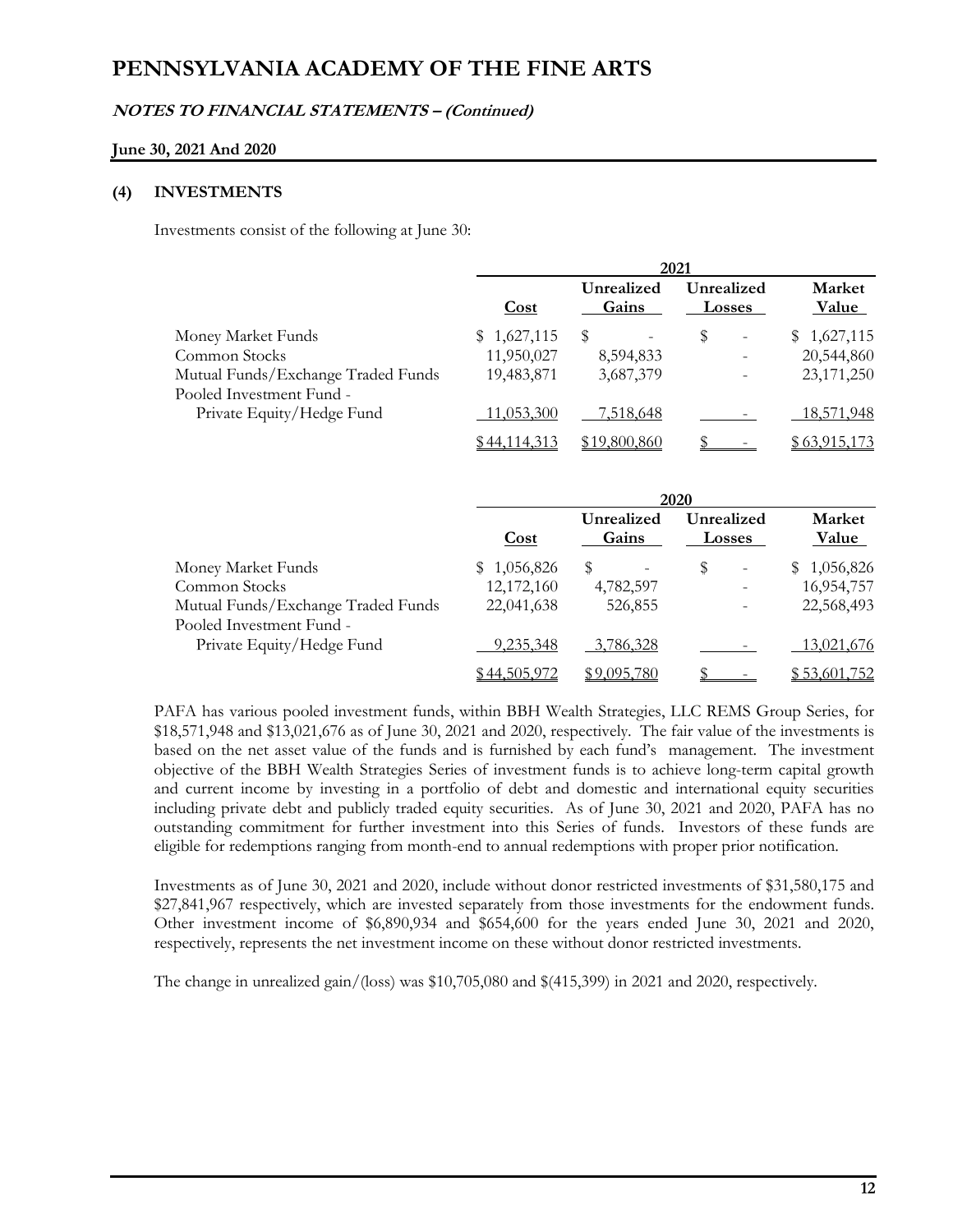### **NOTES TO FINANCIAL STATEMENTS – (Continued)**

#### **June 30, 2021 And 2020**

For the years ended June 30, 2021 and 2020, the Board approved a 10% and 5% spending rate, respectively, to its net assets to ensure preservation and growth of the corpus and to provide for a constant stream of income. The spending rate is based on the average net asset balance for the previous three years. If investment income during the year is in excess of the spending rate, the balance is reinvested. If investment income is not sufficient, the balance is provided from previously reinvested amounts. The following schedule summarizes the investment return of the endowment funds and its classification in the statement of activities:

|                                            | <b>Without Donor</b><br><b>Restrictions</b> | With Donor<br><b>Restrictions</b> | June 30,<br>2021<br><b>Total</b> | June 30,<br>2020<br>Total |
|--------------------------------------------|---------------------------------------------|-----------------------------------|----------------------------------|---------------------------|
| Interest and dividends                     |                                             |                                   |                                  |                           |
| (net of fees of $$121,644$ in 2021 and     |                                             |                                   |                                  |                           |
| \$116,674 in 2020, respectively)           | \$482,953                                   | \$                                | 482,953<br>\$                    | 507,195<br>S              |
| Net realized and unrealized gains/(losses) | 385,296                                     | 6,518,678                         | 6,903,974                        | (368, 691)                |
| Return on long-term investments            | 868,249                                     | 6,518,678                         | 7,386,927                        | 138,504                   |
| Investment return designated for           |                                             |                                   |                                  |                           |
| current operations                         | 718,690                                     | 947,644                           | 1,666,334                        | 1,256,209                 |
| Investment return in excess(deficit) of    |                                             |                                   |                                  |                           |
| amounts designated for current operations  | \$149,559                                   | \$5.571.034                       | \$5,720,593                      | 705                       |

PAFA utilized various methods to measure the fair value of its investments on a recurring basis. Generally accepted accounting principles establish a hierarchy that prioritizes inputs to valuation methods. The three levels of inputs are described below:

- Level 1 Unadjusted quoted prices in active markets for identical assets or liabilities that PAFA has the ability to access.
- Level 2 Observable inputs other than quoted prices included in Level 1 that are observable for the asset or liability, either directly or indirectly. These inputs may include quoted prices for the identical instrument on an inactive market, prices for similar instruments, interest rates, prepayment speeds, credit risk, yield curves, default rates and similar data.
- Level 3 Unobservable inputs for the asset or liability, to the extent relevant observable inputs are not available, representing PAFA's own assumptions about the assumptions a market participant would use in valuing the asset or liability, and would be based on the best information available.

The inputs methodology used for valuing securities are not necessarily an indication of the risk associated with investing in those securities.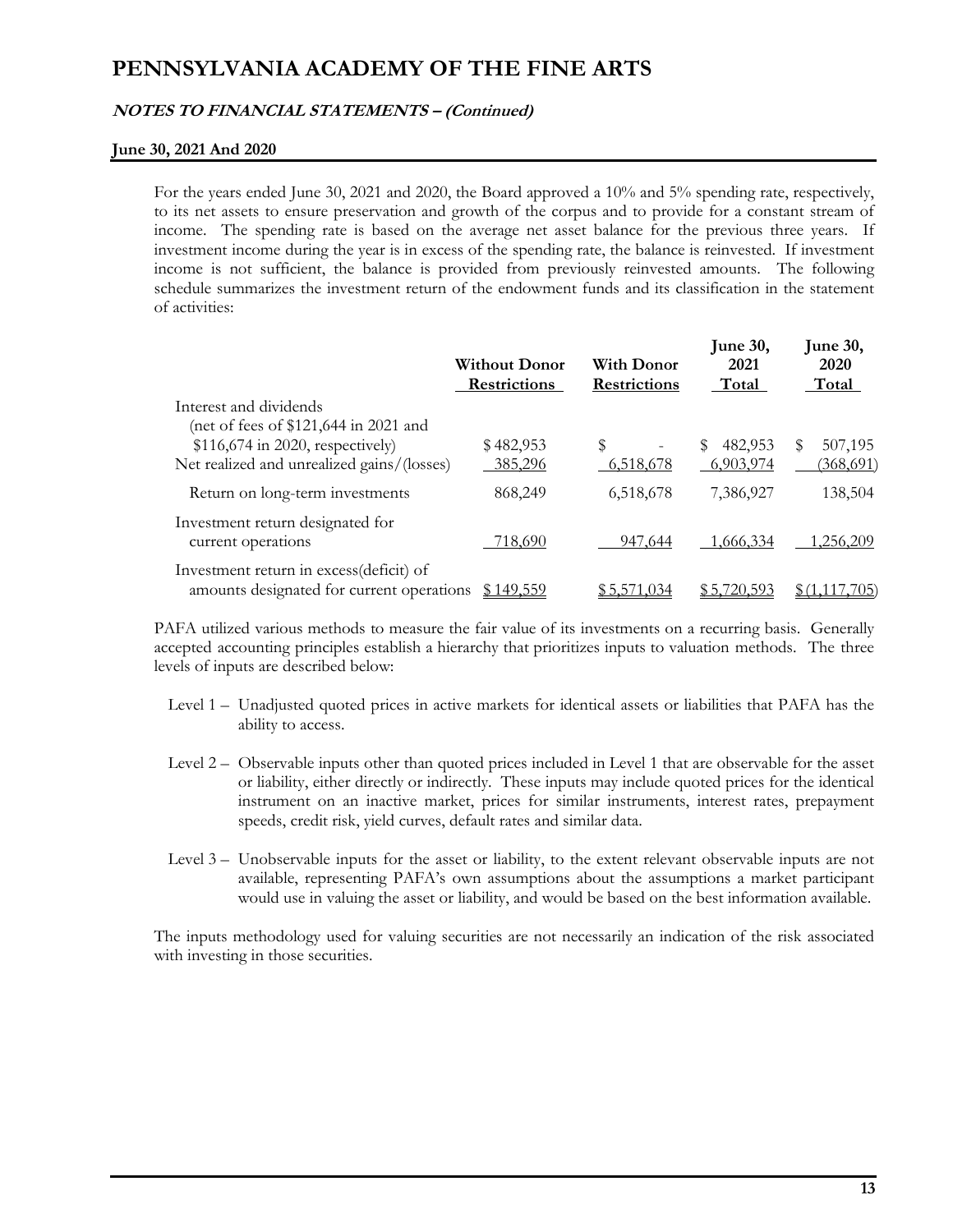### **NOTES TO FINANCIAL STATEMENTS – (Continued)**

#### **June 30, 2021 And 2020**

The summary of inputs used to value PAFA's assets and liabilities that are carried at fair value as of June 30, 2021 and 2020 are as follows:

|                                        | 2021         |           |              |              |  |
|----------------------------------------|--------------|-----------|--------------|--------------|--|
|                                        | Level 1      | Level 2   | Level 3      | Total        |  |
| Investments                            |              |           |              |              |  |
| Money Market Funds                     | \$1,627,115  | \$        | \$           | \$1,627,115  |  |
| Common Stocks                          | 20,544,860   |           |              | 20,544,860   |  |
| Mutual Funds                           | 23,171,250   |           |              | 23,171,250   |  |
|                                        | \$45,343,225 |           |              | 45, 343, 225 |  |
| Alternative Investments reported at    |              |           |              |              |  |
| Net Asset Value                        |              |           |              | 18,571,948   |  |
|                                        |              |           |              | \$63,915,173 |  |
| Beneficial Interest in Perpetual Trust |              |           | \$13,496,713 | \$13,496,713 |  |
| <b>Interest Rate Swap Asset</b>        |              | \$652,419 |              | 652,419      |  |

|                                        |                    |         | 2020         |              |
|----------------------------------------|--------------------|---------|--------------|--------------|
|                                        | Level <sub>1</sub> | Level 2 | Level 3      | Total        |
| Investments                            |                    |         |              |              |
| Money Market Funds                     | 1,056,826<br>S.    | \$      | \$           | \$1,056,826  |
| Common Stocks                          | 16,954,757         |         |              | 16,954,757   |
| Mutual Funds                           | 22,568,493         |         |              | 22,568,493   |
|                                        | \$40,580,076       | \$      |              | 40,580,076   |
| Alternative Investments reported at    |                    |         |              |              |
| Net Asset Value                        |                    |         |              | 13,021,676   |
|                                        |                    |         |              | \$53,601,752 |
| Beneficial Interest in Perpetual Trust |                    |         | \$10,557,249 | \$10,557,249 |
| Interest Rate Swap Obligation          |                    | .462    |              | (1, 462)     |

The Beneficial Interest in Perpetual Trust is measured at the estimated cash flows which involve unobservable inputs. As a result, the present value technique is a Level 3 input.

There were no transfers between Level 1 and Level 2 during the years ended June 30, 2021 or 2020.

The changes in investments measured at fair value for which PAFA used Level 3 inputs to determine fair value are as follows:

|                                     |                           | <b>Beneficial Interest In</b><br><b>Perpetual Trust</b> |  |
|-------------------------------------|---------------------------|---------------------------------------------------------|--|
|                                     | 2021                      | 2020                                                    |  |
| Balance, July 1<br>Unrealized gains | \$10,557,249<br>2,939,464 | \$10,514,088<br>43,161                                  |  |
| Balance, June 30                    | \$13.496.713              | \$10,557,249                                            |  |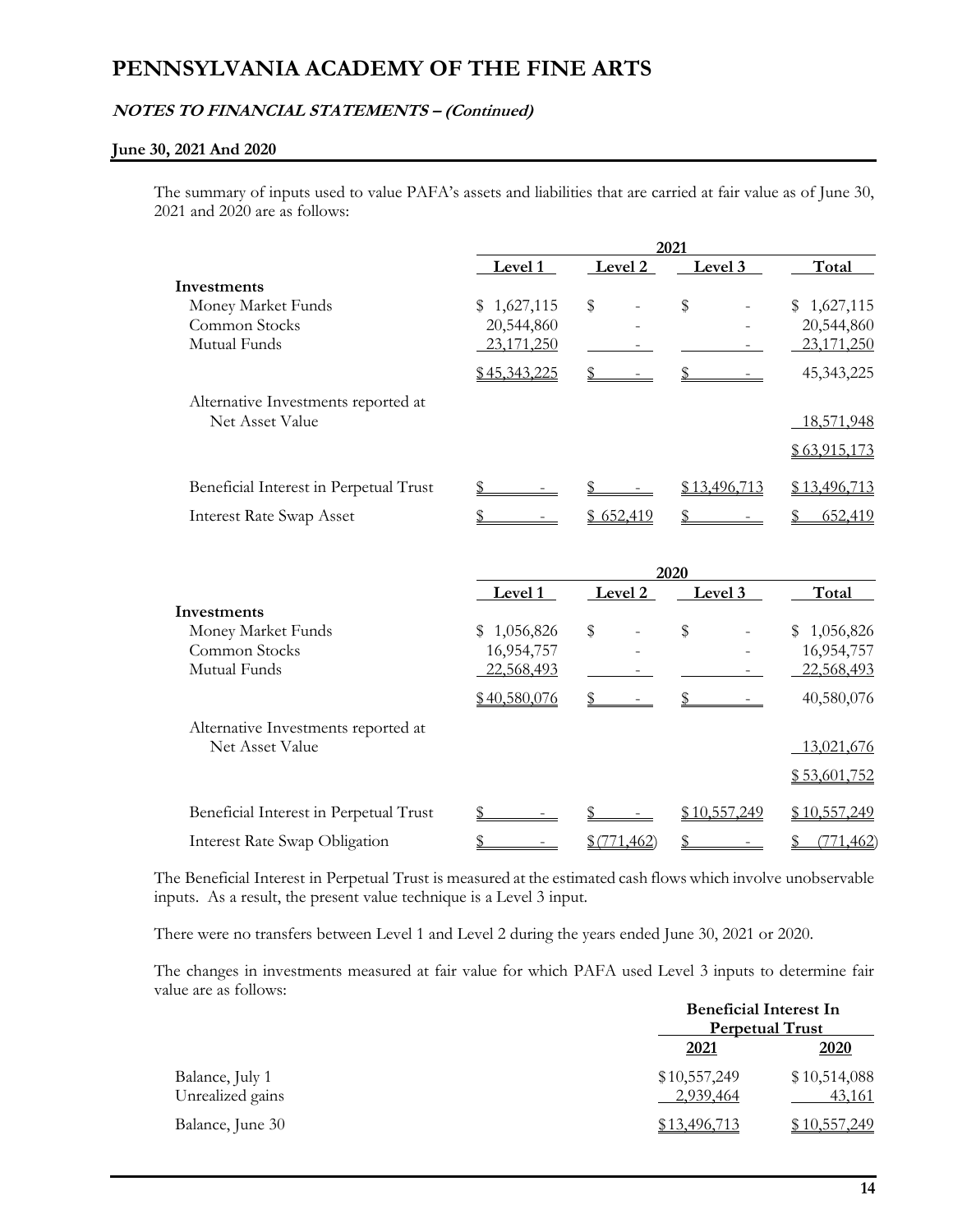### **NOTES TO FINANCIAL STATEMENTS – (Continued)**

**June 30, 2021 And 2020**

### **(5) PROPERTY, BUILDINGS AND EQUIPMENT**

A summary of property, buildings and equipment as of June 30 is as follows:

|                                                                       | 2021                       | 2020                       |
|-----------------------------------------------------------------------|----------------------------|----------------------------|
| Land, buildings and improvements<br>Furniture, fixtures and equipment | \$76,965,560<br>5,463,884  | \$76,145,275<br>5,428,101  |
| Less accumulated depreciation                                         | 82,429,444<br>(31,688,302) | 81,573,376<br>(29,600,138) |
| Construction in progress                                              | 50,741,142                 | 51,973,238<br>488,082      |
|                                                                       | 50,741,142                 | 52,461,320                 |

Conditional asset retirement obligations **("AROs")** that meet the definition of liabilities should be recognized when incurred if their fair value can be reasonably estimated. As of June 30, 2021, PAFA was unable to determine the extent of any remediation AROs that would be required in the future.

Depreciation expense was \$2,088,165 and \$2,164,245 for years ended June 30, 2021 and 2020, respectively.

### **(6) BENEFICIAL INTEREST IN PERPETUAL TRUSTS**

The beneficial interest in perpetual trusts of \$13,496,713 and \$10,557,249 at June 30, 2021 and 2020, respectively, includes PAFA's respective share of the fair value of the total funds held in trust by others for which PAFA is the recipient of all or a percentage of the income.

### **(7) COVID-19 AND REFUNDABLE ADVANCE/PAYROLL PROTECTION PROGRAM**

In December 2019, a novel strain of the coronavirus ("COVID-19") was reported in China. The World Health Organization has declared COVID-19 to constitute a "Public Health Emergency of International Concern". This outbreak has affected virtually every industry and has created volatility in stock markets throughout the world. Many federal and state governments have implemented numerous restrictions, mandated various closures and quarantine requirements in connection with the COVID-19 outbreak. The extent of the impact of COVID-19 on PAFA's operational and financial performance will depend on future developments, including the duration and spread of the outbreak and the impact on PAFA's funders, donors, employees and vendors, all of which are uncertain and cannot be predicted.

On April 14, 2020, PAFA received a \$1,799,100 loan under the Small Business Administration's (**"SBA"**) Payment Protection Program (the **"PPP Loan"**). PAFA considered this to be a conditional contribution as it expected to meet the criteria for loan forgiveness upon incurring eligible expenditures and when its application for forgiveness is accepted by the SBA. PAFA considered the incurrence of eligible expenses and the acceptance of its application for forgiveness to be barriers in the PPP Loan agreement and as such, would recognize contribution income when these conditions were substantially met. As of June 30, 2020, PAFA had recorded \$1,799,100 as a refundable advance. During the year ended June 30, 2021, PAFA had met all conditions of the program and the loan was forgiven on June 26, 2021. As such, the loan has been recognized in the Statement of Activities and Changes in Net Assets as PPP loan forgiveness in fiscal year 2021.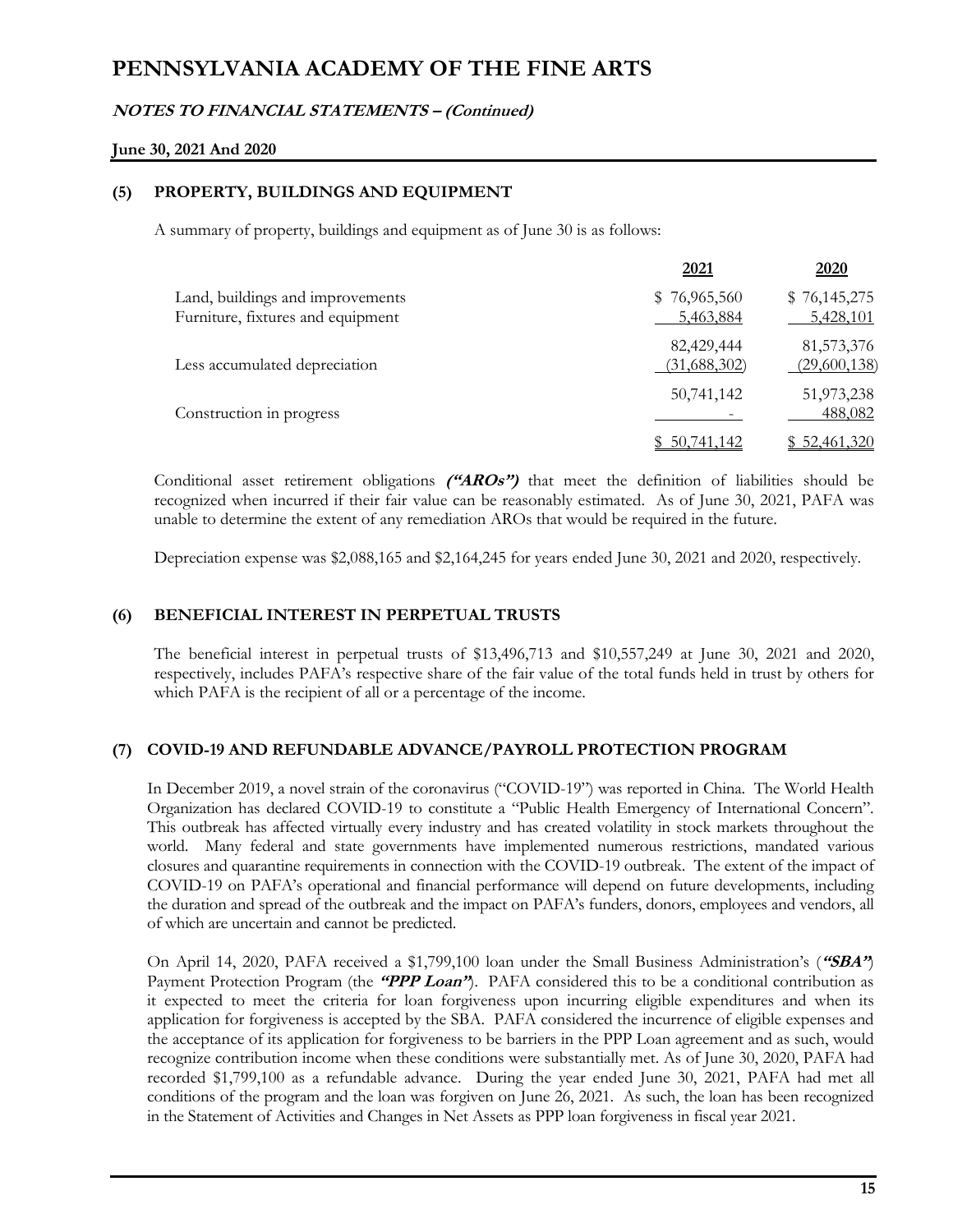### **NOTES TO FINANCIAL STATEMENTS – (Continued)**

#### **June 30, 2021 And 2020**

On March 24, 2021, PAFA received a \$1,596,447 loan under the Small Business Administration's (**"SBA"**) Paycheck Protection Program Second Draw Loan (**"PPP Second Draw Loan"**) under the Consolidated Appropriations Act 2021, Additional Coronavirus Response and Relief Provisions. PPP Second Draw Loans are eligible for forgiveness if PAFA incurs qualifying expenses over a period of time not to exceed 24 weeks. The period of time in which qualifying expenses may be incurred commences upon receipt of the loan. Any portion of the loan not forgiven is payable over a 5-year period at an interest rate of 1%. PAFA considers the incurrence of eligible expenses and the acceptance of its application for forgiveness to be barriers in the PPP Second Draw Loan agreement and as such, will recognize contribution income when these conditions are substantially met. As of June 30, 2021, PAFA had recorded \$1,596,447 as a refundable advance for the PPP Second Draw Loan.

### **(8) LINE OF CREDIT**

PAFA has two revolving lines of credit for \$10,000,000. The lines of credit, \$5,000,000 for capital projects and \$5,000,000 for working capital, are collateralized by certain marketable securities held by a financial institution and expire July 31, 2023. Interest on the line of credit is payable monthly at a variable percentage based upon the J.P. Morgan Chase Guaranty Prime Rate minus 1.40% (2.75% as of both June 30, 2021 and 2020). There was no balance outstanding on the lines of credit as of June 30, 2021. At June 30, 2020, the outstanding balance on the lines of credit was \$1,700,000. Interest expense on the lines of credit was \$31,046 and \$306,548 for the years ended June 30, 2021 and 2020, respectively.

In addition, PAFA opened a revolving line of credit for \$1,500,000 from the financial institution who purchased the Revenue Bonds, Series 2020A of which PAFA borrowed the Bond proceeds **(see Note 9)**. The line of credit of \$1,500,000 for working capital is collateralized by certain property owned by PAFA and expires on March 31, 2022. Interest on the line of credit is payable monthly at the LIBOR rate plus 2.50%, however, at no time shall the rate be below 4.25%. At June 30, 2021 and 2020, there was no outstanding balance on the line of credit. PAFA is subject to the same financial covenants for the line of credit as those disclosed for the Revenue Bond, Series 2020A debt.

### **(9) LONG-TERM DEBT**

On June 17, 2020, PAFA borrowed \$25,000,000 through the issuance of tax-exempt Revenue Bonds, Series 2020A from the Philadelphia Authority for Industrial Development (the **"Authority"**), the proceeds of which were used to refinance its 2015A Bonds, a portion of the outstanding credit lines with Haverford Trust, and to finance the costs of issuance. The Bryn Mawr Trust Company purchased the Bonds from the Authority.

The tax-exempt Bonds will mature on June 17, 2035 and may be prepaid in whole or in part at any time. The tax-exempt interest rates are variable and are adjustable monthly by The Bryn Mawr Trust Company. The floating rate per annum is the sum of LIBOR plus 2.50% multiplied by seventy-eight percent (effective rate as of June 30, 2021 and 2020 was 2.02% and 2.08% respectively). Interest is paid monthly on the outstanding principal of the 2020 Bonds. Bonds payable of \$24,713,000 and \$24,692,460 as of June 30, 2021 and 2020 reflects bonds payable of \$25,000,000 and \$25,000,000, net of unamortized deferred financing expenses of \$286,980 and \$307,540, respectively. Deferred financing expenses are being amortized on a straight-line basis over the life of the Bonds. In conjunction with the repayment of 2015 Bonds, the remaining deferred bond issuance cost of \$180,144 associated with those Bonds was written off and is included as loss on early extinguishment of deferred financing expenses for the year ended June 30, 2020.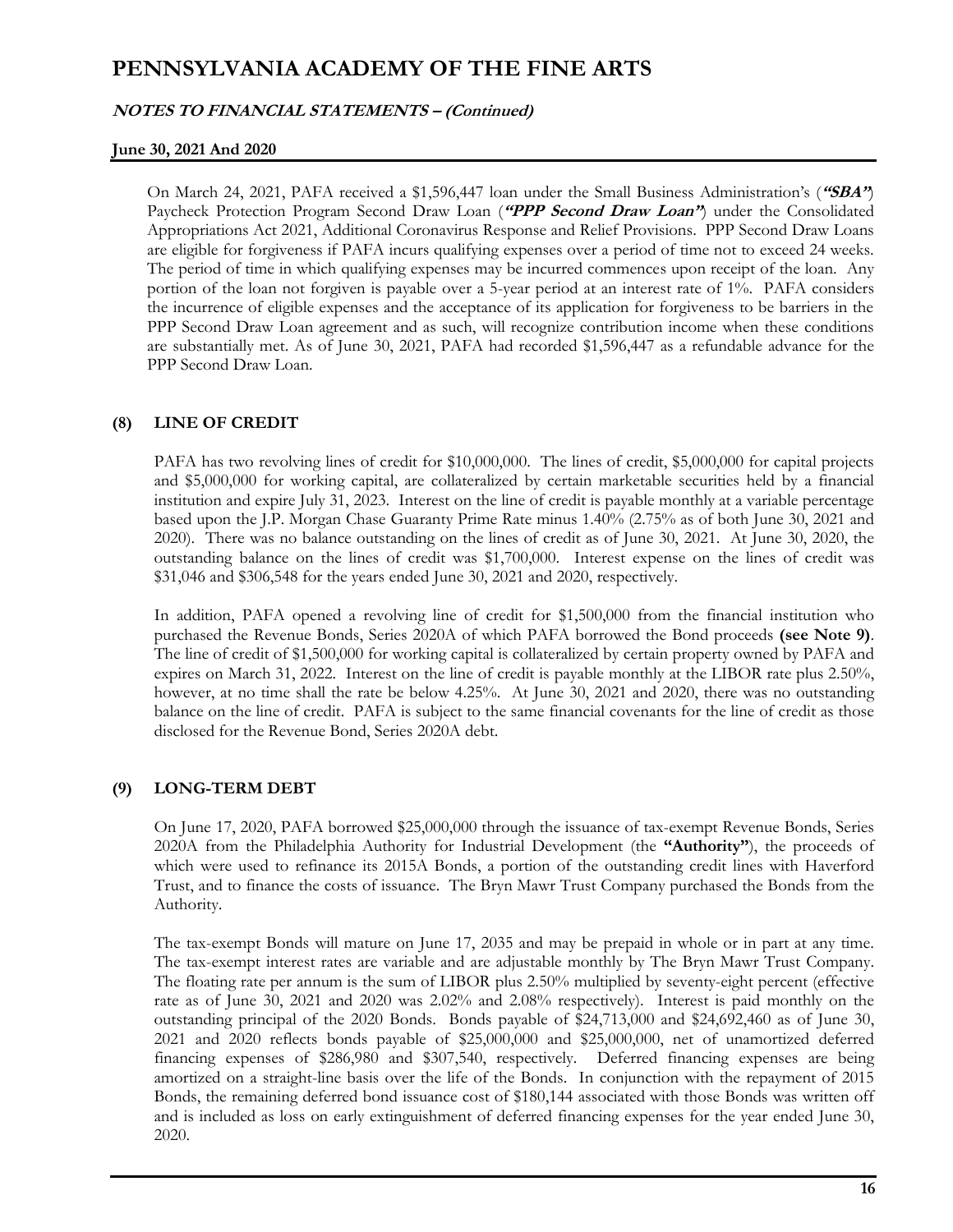### **NOTES TO FINANCIAL STATEMENTS – (Continued)**

#### **June 30, 2021 And 2020**

In connection with the issuance of the 2020 Bonds, PAFA entered into an interest rate swap agreement with the Bryn Mawr Trust Company. The swap agreement requires PAFA to pay a fixed interest rate of 2.75% on a notional balance of \$20,000,000 while receiving a variable interest rate equal to the rate paid for the Bond. Prior to the issuance of the 2020 Bonds on June 17, 2020, the swap agreement in effect required PAFA to pay a fixed interest rate of 2.62% on a notional balance of \$12,600,000 while receiving a variable interest rate equal to the rate paid for the 2015 Bond. The purpose of the interest rate swap agreement currently in effect is to hedge against increases in the variable interest rates on the 2020 Bonds. The market value of the interest rate swaps was \$652,419 and \$(771,462) in favor of PAFA (the bank) as of June 30, 2021 and 2020, respectively, and is included in other assets (liabilities) in the statements of financial position. As a result of the refinancing of the 2015 Bonds, PAFA incurred an interest rate swap termination fee of \$405,046 for the year ended June 30, 2020 which is reflected as a loss on termination of interest rate swap within non-operating revenues, expenses and gains/losses in the statement of activities and changes in net assets.

PAFA must maintain certain financial covenants in accordance with the 2020 Bond agreement:

- a. Maintain unencumbered liquidity at least equal to \$27,000,000 tested semi-annually
- b. Maintain net assets without donor restriction at least equal to \$32,000,000 tested semi-annually

Total interest expense on the tax-exempt bonds, 2020 and 2015 issues, was \$661,859 and \$484,705 for the years ended June 30, 2021 and 2020, respectively.

Redemption payments required under the Bond Agreements are as follows:

| Year Ending June 30,                                                | Amount                   |
|---------------------------------------------------------------------|--------------------------|
| 2022                                                                | \$                       |
| 2023                                                                | 45,305                   |
| 2024                                                                | 540,309                  |
| 2025                                                                | 557,468                  |
| 2026                                                                | 573,211                  |
| Thereafter                                                          | 23,283,707               |
| Bond Payable at June 30, 2021, gross<br>Deferred Financing Expenses | 25,000,000<br>(286,980)  |
| Bond Payable at June 30, 2021, Net                                  | \$24,713,020             |
| Bond Payable at June 30, 2020, gross<br>Deferred Financing Expenses | 25,000,000<br>(307, 540) |
| Bond Payable at June 30, 2020, Net                                  | \$24,692,460             |

### **(10) RETIREMENT PLANS**

PAFA has a defined contribution plan covering employees over the age of 21 who work 1,000 hours or more in a calendar year. Under this plan, employees can contribute to the plan immediately, not to exceed the limits imposed by IRC 402(g). Effective after ninety days of employment, PAFA matches up to  $4\%$ for each employee contribution. During the years ended June 30, 2021 and 2020, PAFA contributed approximately \$181,000 and \$186,000, respectively, to the plan.

PAFA also has a defined benefit pension plan covering one former employee. Benefits under the plan are based on the employee's years of service and compensation. The related assets and liabilities of this plan are not material to the financial statements.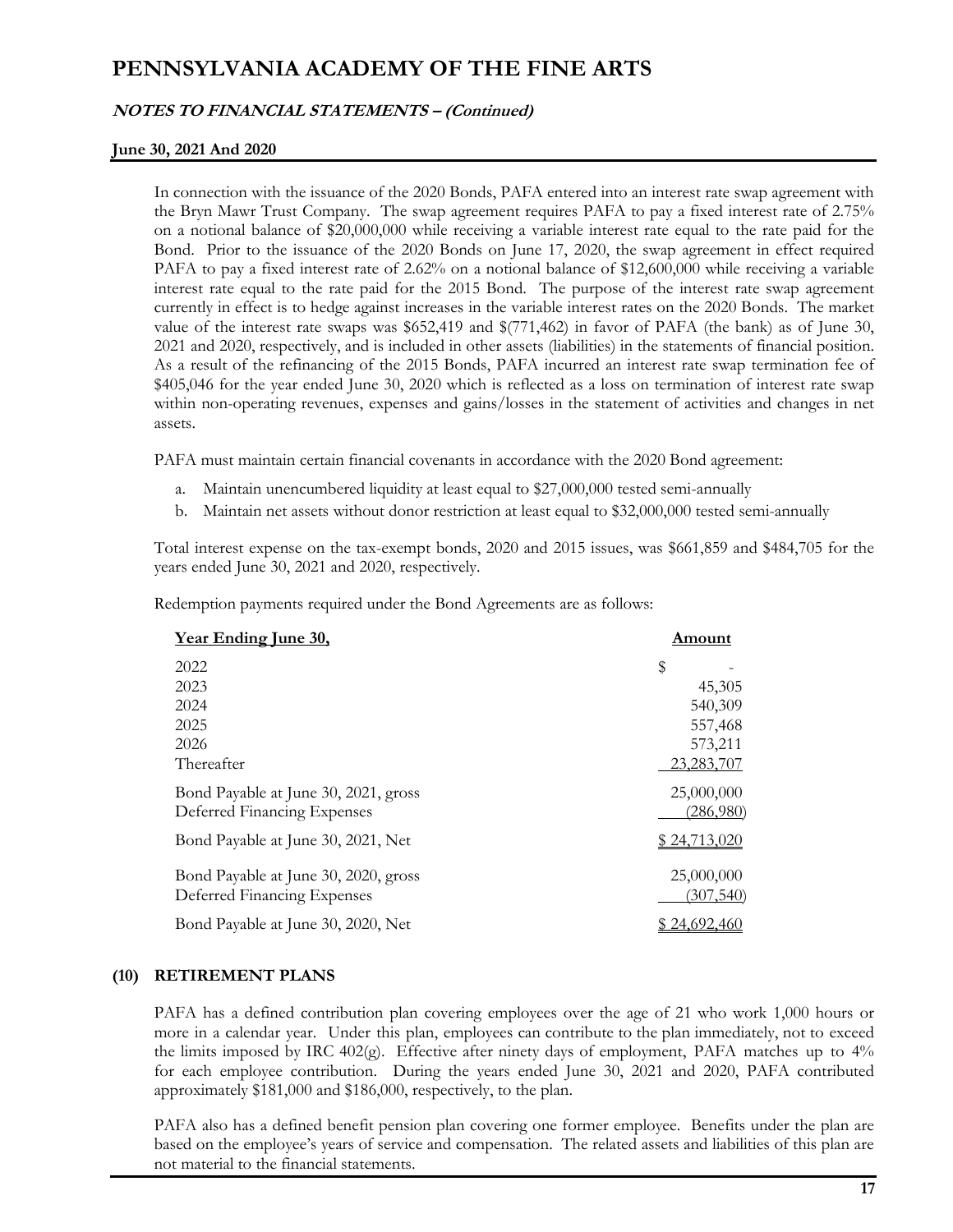### **NOTES TO FINANCIAL STATEMENTS – (Continued)**

### **June 30, 2021 And 2020**

### **(11) NET ASSETS**

Net assets with a donor restriction at June 30, 2021 and 2020 are available for the following purposes:

|                                                 | 2021                      | 2020         |
|-------------------------------------------------|---------------------------|--------------|
| Subject to expenditure for a specified purpose: |                           |              |
| Major gifts-time restriction/purpose            | $\mathbb{S}$<br>1,613,066 | 1,386,228    |
| Scholarships                                    | 122,411                   | 850,540      |
|                                                 | 1,735,477                 | 2,236,768    |
| Perpetual in nature:                            |                           |              |
| Operations                                      | 4,917,018                 | 5,064,406    |
| Art acquisitions and conservation               | 3,349,691                 | 3,349,691    |
| Museum operations                               | 1,531,868                 | 1,031,868    |
| College scholarships and prizes                 | 16,394,984                | 16,369,196   |
| $Collect - other$                               | 1,309,979                 | 1,309,979    |
| Beneficial interest in perpetual trusts         | 13,496,713                | 10,557,249   |
|                                                 | 41,000,253                | 37,682,389   |
| Accumulated endowment income                    | 4,210,590                 | (1,360,444)  |
| Total net assets with donor restrictions        | \$46,946,320              | \$38,558,713 |

Net assets were released from donor restrictions by satisfying the restricted purpose during the year ended June 30, 2021, as follows:

Purpose and time restrictions accomplished:

|                                      | 2021        |
|--------------------------------------|-------------|
| Acquisition of art                   | \$271,779   |
| Major gifts-time restriction/purpose | 1,320,739   |
| Scholarships                         | 1,620,943   |
|                                      | \$3,213,461 |

Endowment net asset composition by type of fund as of June 30, 2021 and 2020:

|                                      | 2021                                        |                                          |              |
|--------------------------------------|---------------------------------------------|------------------------------------------|--------------|
|                                      | <b>Without Donor</b><br><b>Restrictions</b> | <b>With Donor</b><br><b>Restrictions</b> | Total        |
| Donor restricted endowment funds     |                                             |                                          |              |
| perpetual in duration -              |                                             |                                          |              |
| Original gift amount                 | S                                           | \$41,000,253                             | \$41,000,253 |
| Accumulated endowment income         |                                             | 4,210,590                                | 4,210,590    |
| Funds functioning as endowment funds | 923,977                                     |                                          | 923,977      |
| Total Fund                           | \$923.9                                     | \$45.210.843                             | \$46,134,820 |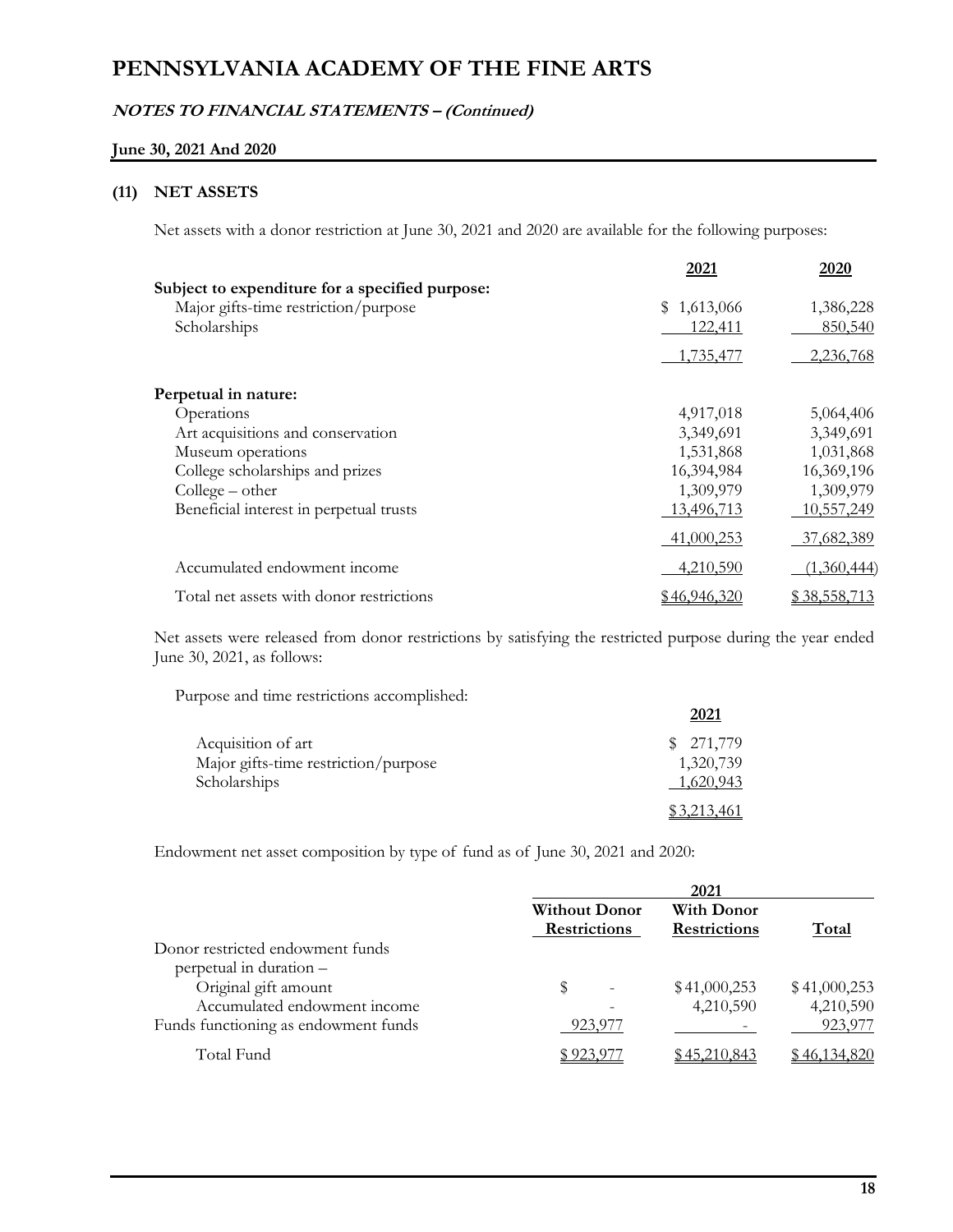# **NOTES TO FINANCIAL STATEMENTS – (Continued)**

### **June 30, 2021 And 2020**

|                                                             | 2020                                 |                                   |                             |
|-------------------------------------------------------------|--------------------------------------|-----------------------------------|-----------------------------|
|                                                             | <b>Without Donor</b><br>Restrictions | <b>With Donor</b><br>Restrictions | Total                       |
| Donor restricted endowment funds<br>perpetual in duration - |                                      |                                   |                             |
| Original gift amount<br>Accumulated endowment income        | \$                                   | \$37,682,389<br>(1,360,444)       | \$37,682,389<br>(1,360,444) |
| Funds functioning as endowment funds                        | 774,418                              |                                   | 774,418                     |
| Total Fund                                                  | 774.418                              | \$36,321,945                      | \$37,096,363                |

PAFA classifies the original value of gifts received with donor stipulations that require them to be held in perpetuity as net assets with donor restriction. Commonwealth of Pennsylvania law stipulates that realized and unrealized gains on endowment assets may be expended for the purposes stipulated by the donors only to the extent that the total of such expenditures, including dividends and interest and less fees, do not exceed 7% of the average of the three most recent fiscal years' fair values of the net assets with donor restriction held in perpetuity. Realized and unrealized gains in excess of the annual limitation would be included in the statements of activities as increases in the net assets with donor restriction. Such restricted amounts may be released to net assets without donor restriction in future years based on authorization by PAFA only to the extent of the 7% limitation applicable to the year in which they are to be released. During the year ended June 30, 2021, the Commonwealth of Pennsylvania allowed up to 10% to be spent on endowment assets as a result of the COVID-19 pandemic restrictions.

PAFA maintains a quasi-endowment fund known as the Brodsky Center (the "Center"). The Center was established to promote the art of printmaking through the use of its printing equipment. In connection with receiving the quasi-endowment funds, PAFA has agreed to spend the investment earnings from these quasiendowment funds in compliance with its Board of Trustees' policy with respect to all of its endowment funds. The board-designated net assets related to the Brodsky Center as presented in the statement of financial position was \$923,977 and \$774,418 as of June 30, 2021 and 2020, respectively.

### **FUNDS WITH DEFICIENCIES**

The fair value of assets associated with individual donor restricted endowment funds may fall below the level that the donor requires PAFA to retain as a fund of perpetual duration. In accordance with generally accepted accounting principles, deficiencies of this nature are reported in net assets with donor restrictions. As of June 30, 2020, restricted endowment funds had deficiencies which amounted to \$1,360,444. These deficiencies resulted primarily from unfavorable market fluctuations in the current year. The market value and cost basis associated with endowments with deficiencies was \$25,764,696 and \$27,125,140 as of June 30, 2020. As of June 30, 2021, no restricted endowment funds had deficiencies.

Changes in endowment net assets for the years ended June 30, 2021 and 2020:

|                                                    | 2021                                        |                                          |                     |
|----------------------------------------------------|---------------------------------------------|------------------------------------------|---------------------|
|                                                    | <b>Without Donor</b><br><b>Restrictions</b> | <b>With Donor</b><br><b>Restrictions</b> | Total               |
| Endowment net assets, beginning of year            | \$774,418                                   | \$36,321,945                             | \$37,096,363        |
| Investment income, net                             | 482,953                                     |                                          | 482,953             |
| Realized and unrealized gains                      | 385,296                                     | 6,518,678                                | 6,903,974           |
| Contributions                                      |                                             | 378,400                                  | 378,400             |
| Endowment income designated for current operations | (718,690)                                   | (947, 644)                               | (1,666,334)         |
| Change in beneficial interest in perpetual trust   |                                             | 2,939,464                                | 2,939,464           |
|                                                    |                                             | \$45,210,843                             | <u>\$46,134,820</u> |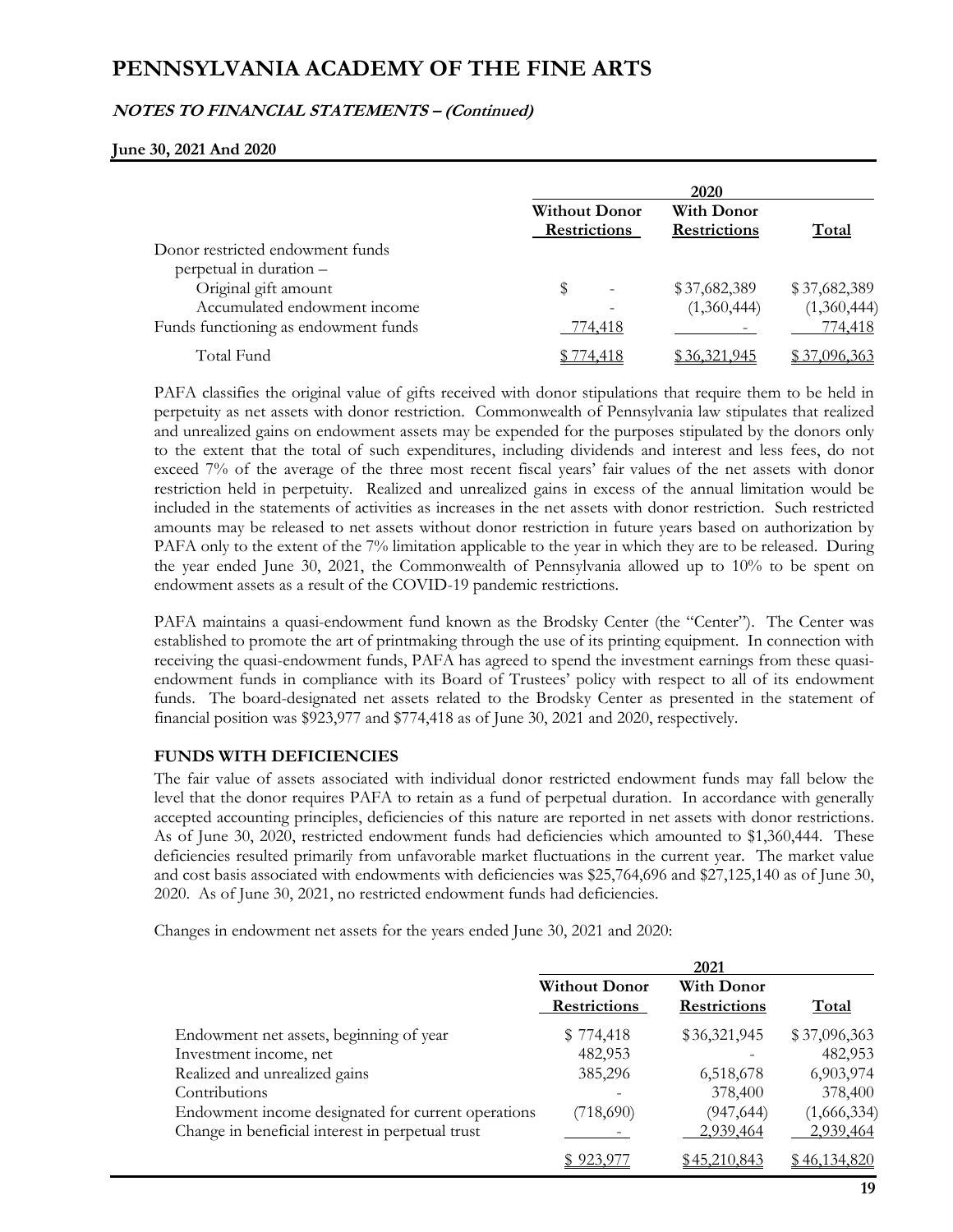### **NOTES TO FINANCIAL STATEMENTS – (Continued)**

### **June 30, 2021 And 2020**

|                                                    | 2020                                        |                                          |              |
|----------------------------------------------------|---------------------------------------------|------------------------------------------|--------------|
|                                                    | <b>Without Donor</b><br><b>Restrictions</b> | <b>With Donor</b><br><b>Restrictions</b> | <b>Total</b> |
| Endowment net assets, beginning of year            | \$808,024                                   | \$37,065,731                             | \$37,873,755 |
| Investment income, net                             | 507,195                                     |                                          | 507,195      |
| Realized and unrealized gains/(losses)             | 184,600                                     | (553,291)                                | (368, 691)   |
| Contributions                                      |                                             | 297,152                                  | 297,152      |
| Endowment income designated for current operations | (725, 401)                                  | (530, 808)                               | (1,256,209)  |
| Change in beneficial interest in perpetual trust   |                                             | 43,161                                   | 43,161       |
|                                                    | 74.418                                      | \$36,321,945                             | \$37,096,363 |

### **(12) RELATED PARTY TRANSACTIONS**

PAFA had the following related party transactions:

- PAFA uses the services of a Trust Company where three Board members are paid Directors. Assets under management with this investment company totaled approximately \$32,335,000 and \$25,760,000 as of June 30, 2021 and 2020, respectively. PAFA was charged investment fees by the investment company. The fee was approximately for \$122,000 and \$117,000 for the years ended June 30, 2021 and 2020, respectively. In addition, this Trust Company provides two lines of credit for PAFA; interest expense during the years ended June 30, 2021 and 2020 for these lines of credit was approximately \$31,000 and \$306,500, respectively.
- PAFA had an employment agreement with its former President whereby PAFA paid \$200,000 during fiscal year 2009 to assist in acquiring a residence. As of June 30, 2020, the principal balance of \$200,000 had been forgiven. The forgiveness of the final principal installment of \$20,000 of the note receivable is reflected in other gain (loss) within non-operating revenues in the statement of activities and changes in net assets during the year ended June 30, 2020. However, a balance of \$66,425 for accrued interest from the note receivable is reflected in other assets as of June 30, 2020 and was to be forgiven over a three-year period contingent on the President's continuing employment. The President resigned effective November 20, 2020. In connection with the President's resignation, PAFA agreed to forgive one year of accrued interest in the amount of \$22,142 which is included in other gain (loss) for the year ended June 30, 2021. The remaining accrued interest of \$44,283 was repaid by the President upon his resignation.
- PAFA receives the income from a beneficial trust held by a third party, of which one of the Trustees of that beneficial trust is a Board member of PAFA.
- PAFA has approximately \$720,000 and \$836,000 as of June 30, 2021 and 2020, respectively, in pledges for capital campaign and other purposes from several board members and their foundations.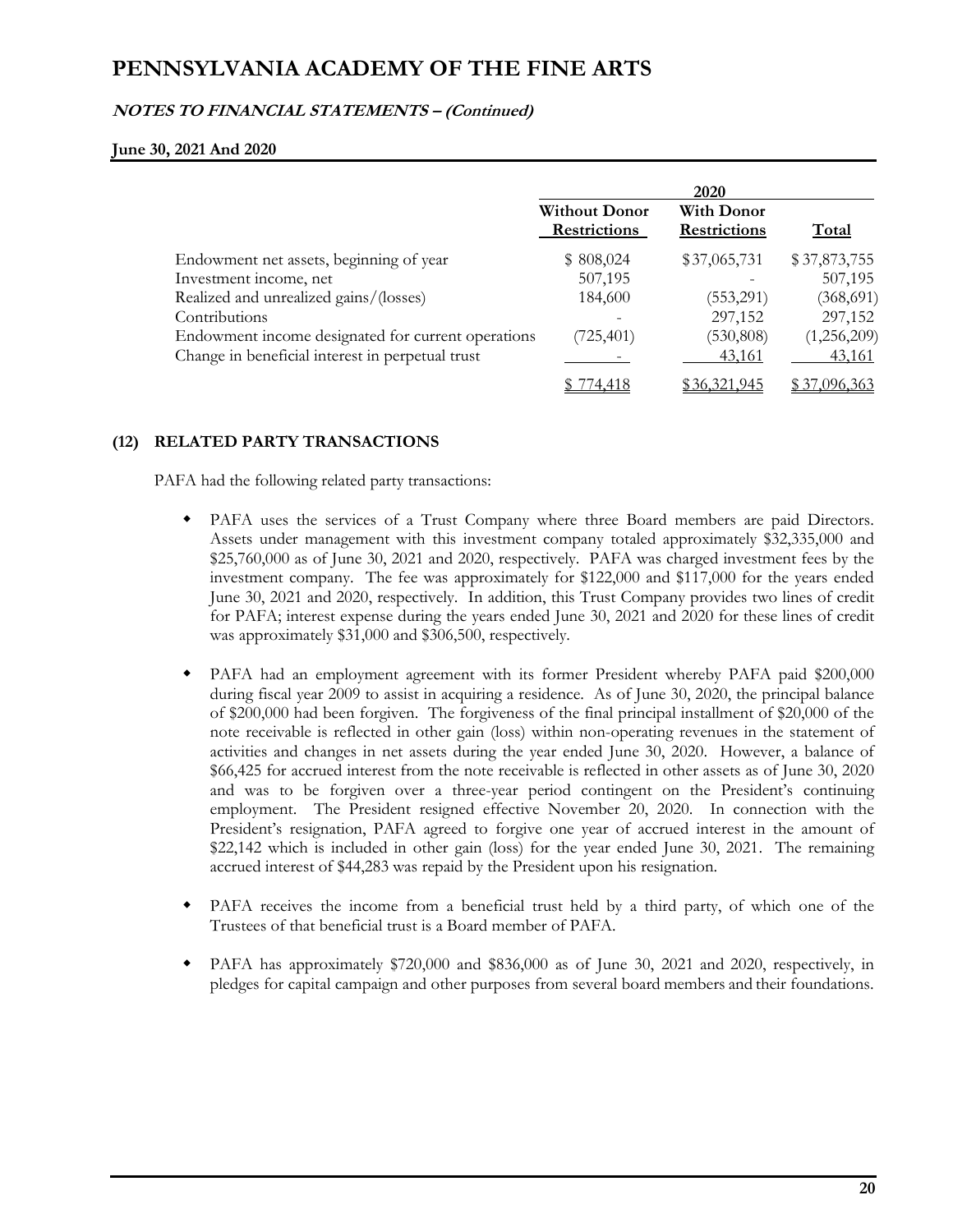### **NOTES TO FINANCIAL STATEMENTS – (Continued)**

#### **June 30, 2021 And 2020**

### **(13) LEASES**

PAFA leases student housing apartments under a lease arrangement with an initial term greater than 12 months. PAFA determines whether an agreement is or contains a lease at lease inception. Right-of-use assets represent PAFA's right to use an underlying asset for the lease term and lease liabilities represent PAFA's obligation to make lease payments arising from the lease, measured at an amount equal to the present value of the minimum lease payments over the remaining expected term of the lease. Amortization expense and interest expense related to PAFA's finance leases are included in tuition and fees, net of scholarships, on the statement of activities and changes in net assets.

In determination of the lease term, PAFA considers the likelihood of lease renewal options and lease termination provisions.

The discount rate for a lease is derived from the rate implicit in the lease whenever readily determinable or PAFA's incremental borrowing rate.

**2021**

The following is the quantitative data related to PAFA's operating leases for the year ended June 30, 2021:

|                                                                        | <u> 2021</u> |
|------------------------------------------------------------------------|--------------|
| <b>Operating Lease Amounts:</b>                                        |              |
| Right-of-use assets                                                    | \$965,298    |
| Lease liabilities                                                      | 965,298      |
| <b>Other Information:</b>                                              |              |
| Operating outgoing cash flows for operating leases                     | \$383,813    |
| Weighted-average remaining lease term                                  | 2.1 years    |
| Weighted average discount rate                                         | $2.08\%$     |
| Lease cost information for the year ended June 30, 2021 is as follows: |              |
| Operating lease cost                                                   | \$383,813    |
| Future lease payments at June 30, 2021 are as follows:                 |              |
| <b>Year Ending June 30, 2021</b>                                       |              |
| 2022                                                                   | \$469,024    |
| 2023                                                                   | 478,401      |
| 2024                                                                   | 39,932       |
| Total undiscounted cash flows                                          | 987,357      |
| Less: present value adjustment                                         | (22,059)     |
| Lease liability                                                        | \$965,298    |

In connection with the adoption of ASU 2016-02, the deferred rent balance of \$100,486 as of June 30, 2020, was written off and is included in other income (loss) on the statement of activities in fiscal year 2021.